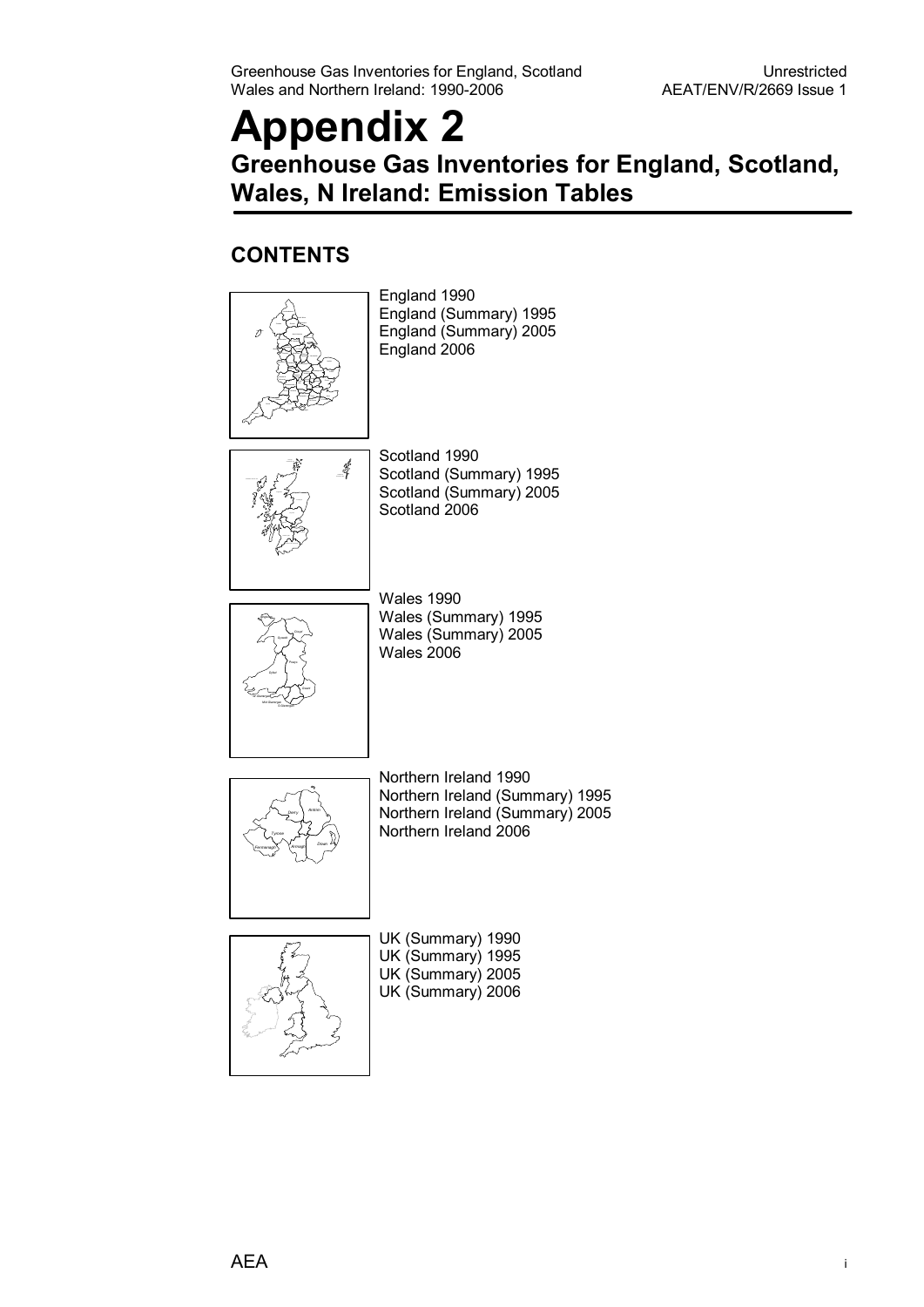1) Within this appendix, completed IPCC sector tables are included for each country for the base year (1990) and latest year (2006). Note that the IPCC Table 3 "Sectoral report for solvent and other product use" is not included here as the gases considered from solvent and other product use are not direct greenhouse gases (although they are indirect greenhouse gases).

2) To summarise sectoral emissions for 1995 and 2005, the appropriate IPCC summary table (Table 7A) is included in this Appendix. For each year and country, "Page 3/3" is not included as this page would list "Memo items" – which are emissions from "International bunkers" – or international aviation and marine. These emissions are not relevant to the country inventories.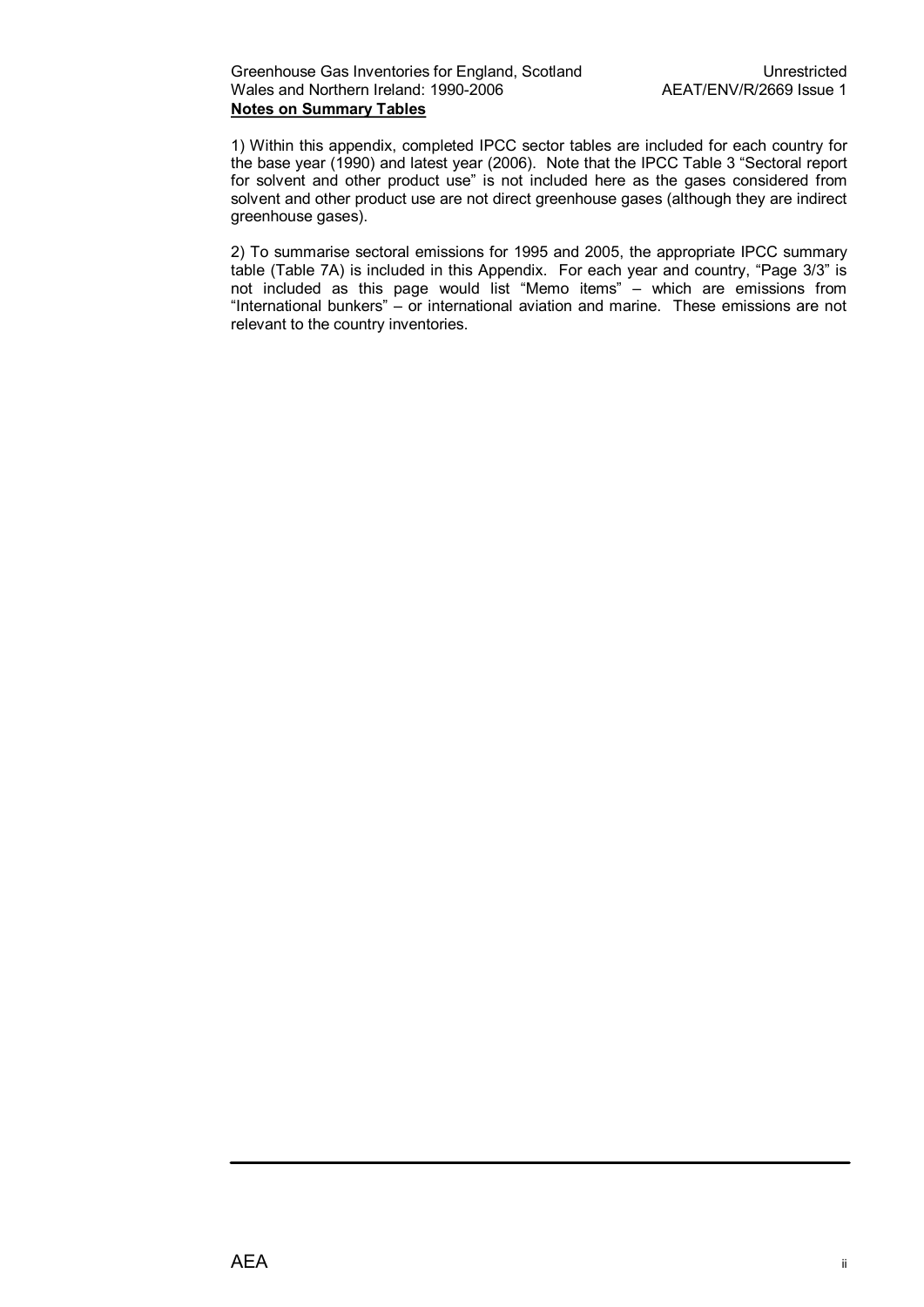### **Table 1 Sectoral Report for Energy (England, 1990)**

| <b>GREENHOUSE GAS SOURCE AND SINK CATEGORIES</b>          | CO <sub>2</sub> | CH <sub>4</sub> | $N_2$ O |
|-----------------------------------------------------------|-----------------|-----------------|---------|
|                                                           |                 | (Gg)            |         |
| <b>Total Energy</b>                                       | 450,219         | 1,200           | 14.52   |
| A. Fuel Combustion Activities (Sectoral Approach)         | 449,295         | 85.56           | 14.51   |
| 1. Energy Industries                                      | 186,747         | 3.75            | 4.92    |
| a. Public Electricity and Heat Production                 | 172,438         | 2.09            | 4.65    |
| b. Petroleum Refining                                     | 11,779          | 0.35            | 0.21    |
| c. Manufacture of Solid Fuels and Other Energy Industries | 2,530           | 1.31            | 0.06    |
| 2. Manufacturing Industries and Construction              | 74,420          | 9.94            | 4.16    |
| a. Iron and Steel                                         | 13,185          | 5.63            | 0.24    |
| b. Non-Ferrous Metals                                     | ΙE              | ΙE              | ΙE      |
| c. Chemicals                                              | IE              | IE              | IE      |
| d. Pulp, Paper and Print                                  | IE              | IE              | IE      |
| e. Food Processing, Beverages and Tobacco                 | ΙE              | IE              | ΙE      |
| f. Other (please specify)                                 | 61,235          | 4.31            | 3.92    |
| 3. Transport                                              | 96,541          | 25.12           | 3.40    |
| a. Civil Aviation                                         | 795             | 0.11            | 0.03    |
| b. Road Transportation                                    | 91,659          | 24.86           | 2.74    |
| c. Railways                                               | 1,282           | 0.11            | 0.48    |
| d. Navigation                                             | 2,585           | 0.04            | 0.06    |
| e. Other Transportation (please specify)                  | 219             | 0.01            | 0.09    |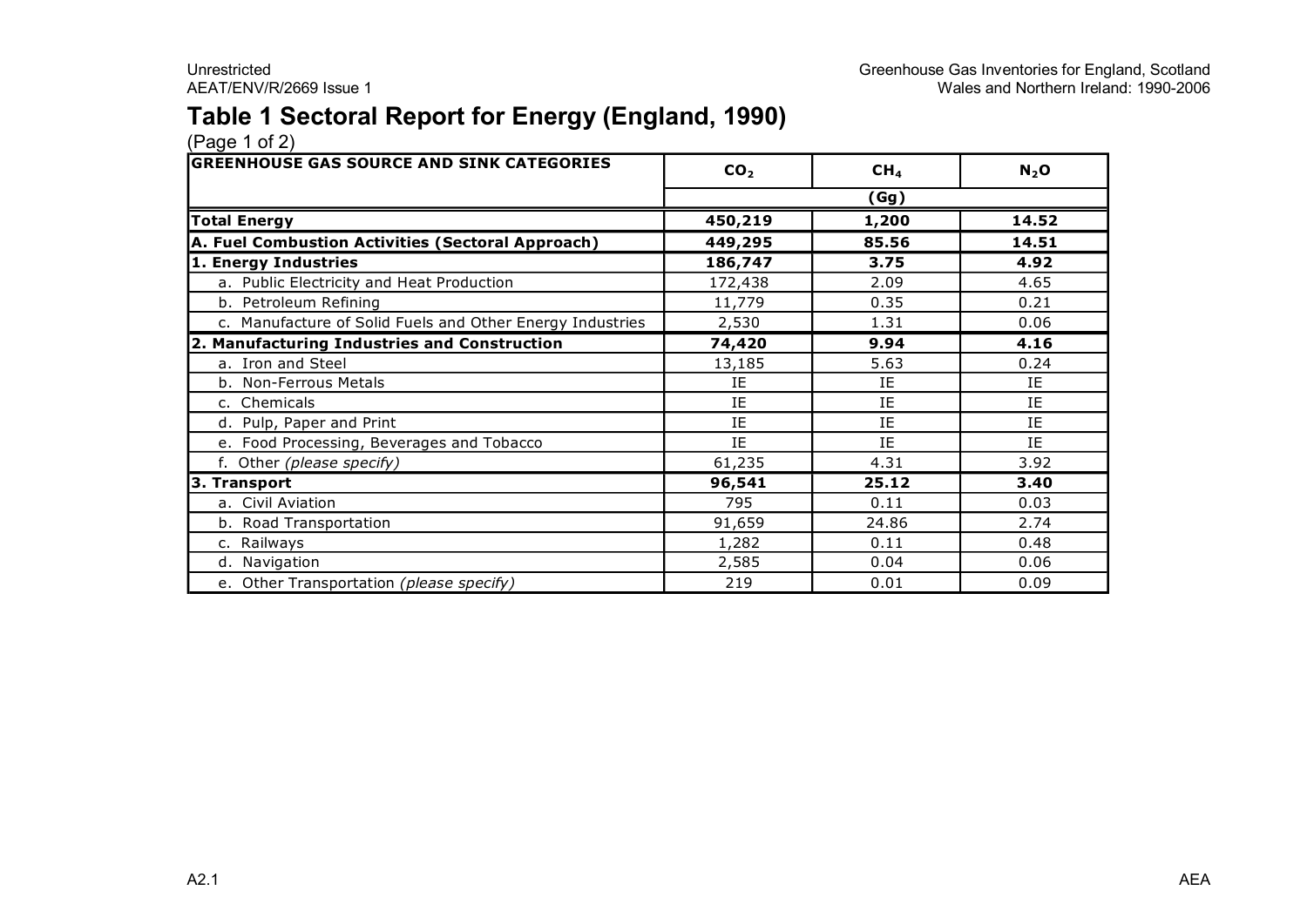### **Table 1 Sectoral Report for Energy (England, 1990)**

| <b>GREENHOUSE GAS SOURCE AND SINK CATEGORIES</b> | CO <sub>2</sub> | CH <sub>4</sub> | $N_2$ O   |  |  |
|--------------------------------------------------|-----------------|-----------------|-----------|--|--|
|                                                  | (Gg)            |                 |           |  |  |
| 4. Other Sectors                                 | 87,098          | 46.63           | 1.89      |  |  |
| a. Commercial/Institutional                      | 21,277          | 2.66            | 0.24      |  |  |
| b. Residential                                   | 62,742          | 42.95           | 0.56      |  |  |
| c. Agriculture/Forestry/Fisheries                | 3,079           | 1.02            | 1.09      |  |  |
| 5. Other (Military Aircraft and Naval Vessels)   | 4,489           | 0.13            | 0.13      |  |  |
| <b>B. Fugitive Emissions from Fuels</b>          | 923             | 1,114.78        | 0.01      |  |  |
| 1. Solid Fuels                                   | 683             | 768.73          | 0.00      |  |  |
| a. Coal Mining                                   | $\Omega$        | 768.19          | 0.00      |  |  |
| b. Solid Fuel Transformation                     | 683             | 0.54            | 0.00      |  |  |
| c. Other (please specify)                        | NO.             | <b>NO</b>       | NO.       |  |  |
| 2. Oil and Natural Gas                           | 241             | 346.04          | 0.01      |  |  |
| a. Oil                                           | 58              | 6               | 0.00      |  |  |
| b. Natural Gas                                   | $\Omega$        | 336             | <b>NO</b> |  |  |
| c. Venting and Flaring                           | 183             | 4.89            | 0.01      |  |  |
| Flaring                                          | 183             |                 | 0.01      |  |  |
| Venting                                          | $\mathbf{0}$    | 4               | NO.       |  |  |
| Memo Items: $\overline{^{(2)}}$                  |                 |                 |           |  |  |
| <b>International Bunkers</b>                     | <b>NA</b>       | <b>NA</b>       | <b>NA</b> |  |  |
| Aviation                                         | <b>NA</b>       | <b>NA</b>       | <b>NA</b> |  |  |
| Marine                                           | <b>NA</b>       | <b>NA</b>       | <b>NA</b> |  |  |
| CO <sub>2</sub> Emissions from Biomass           | <b>NE</b>       |                 |           |  |  |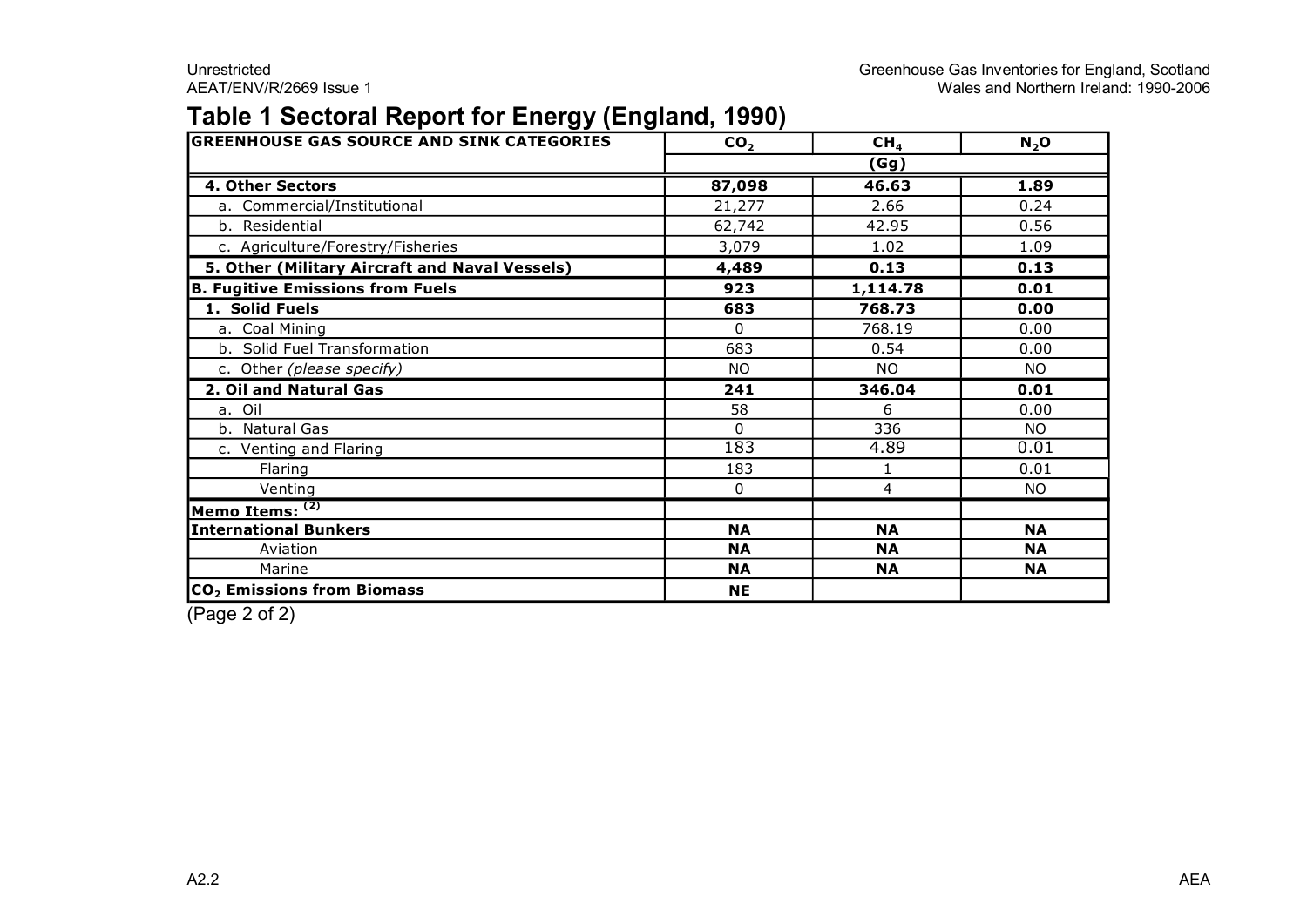# **Table 2(I) Sectoral Report for Industrial Processes (England, 1990)**

| <b>GREENHOUSE GAS SOURCE AND SINK CATEGORIES</b>   | CO <sub>2</sub> | CH <sub>4</sub> | $N_2$ O        | <b>HFCs</b>              | <b>PFCs</b> | SF <sub>6</sub> |
|----------------------------------------------------|-----------------|-----------------|----------------|--------------------------|-------------|-----------------|
| <b>ICATEGORIES</b>                                 |                 | (Gg)            |                | <b>Gg CO2 Equivalent</b> |             | Gg              |
| <b>Total Industrial Processes</b>                  | 11,895          | 7.25            | 77.13          | $11,375.11$ 972.88       |             | 0.04            |
| <b>A. Mineral Products</b>                         | 8,065           | 1.12            | 0.00           | 0.00                     | 0.00        | 0.00            |
| 1. Cement Production                               | 5,792           | NO.             | NO.            |                          |             |                 |
| 2. Lime Production                                 | 1,192           | <b>NO</b>       | <b>NO</b>      |                          |             |                 |
| 3. Limestone and Dolomite Use                      | 761             | <b>NO</b>       | N <sub>O</sub> |                          |             |                 |
| 4. Soda Ash Production and Use                     | 140             | <b>NO</b>       | <b>NO</b>      |                          |             |                 |
| 5. Asphalt Roofing                                 | <b>NE</b>       | <b>NO</b>       | <b>NO</b>      |                          |             |                 |
| 6. Road Paving with Asphalt                        | <b>NE</b>       | <b>NO</b>       | <b>NO</b>      |                          |             |                 |
| 7. Other (fletton bricks)                          | 180             | 1.12            | NO.            |                          |             |                 |
| <b>B.</b> Chemical Industry                        | 2,630           | 5.70            | 77.10          | 0.00                     | 0.00        | 0.00            |
| 1. Ammonia Production                              | 1,322           | <b>NE</b>       | NO.            |                          |             |                 |
| 2. Nitric Acid Production                          | <b>NO</b>       | <b>NO</b>       | 10.21          |                          |             |                 |
| 3. Adipic Acid Production                          | <b>NO</b>       | <b>NO</b>       | 66.89          |                          |             |                 |
| 4. Carbide Production                              | <b>NO</b>       | <b>NO</b>       | NO.            |                          |             |                 |
| 5. Other (please specify)                          | 1,308           | 5.70            | <b>NO</b>      |                          |             |                 |
| C. Metal Production                                | 1,200           | 0.43            | 0.02           | 0.00                     | 932.77      | 0.02            |
| 1. Iron and Steel Production                       | 1,015           | 0.43            | 0.02           | 0.00                     | 0.00        | 0.00            |
| 2. Ferroalloys Production                          | ΙE              | <b>NE</b>       | NO.            | 0.00                     | 0.00        | 0.00            |
| <b>Aluminium Production</b><br>З.                  | 186             | <b>NO</b>       | N <sub>O</sub> | 0.00                     | 932.77      | 0.00            |
| 4. $SF6$ Used in Aluminium and Magnesium Foundries | <b>NO</b>       | <b>NO</b>       | NO.            | 0.00                     | 0.00        | 0.02            |
| 5. Other (please specify)                          | <b>NO</b>       | <b>NO</b>       | <b>NO</b>      | 0.00                     | 0.00        | 0.00            |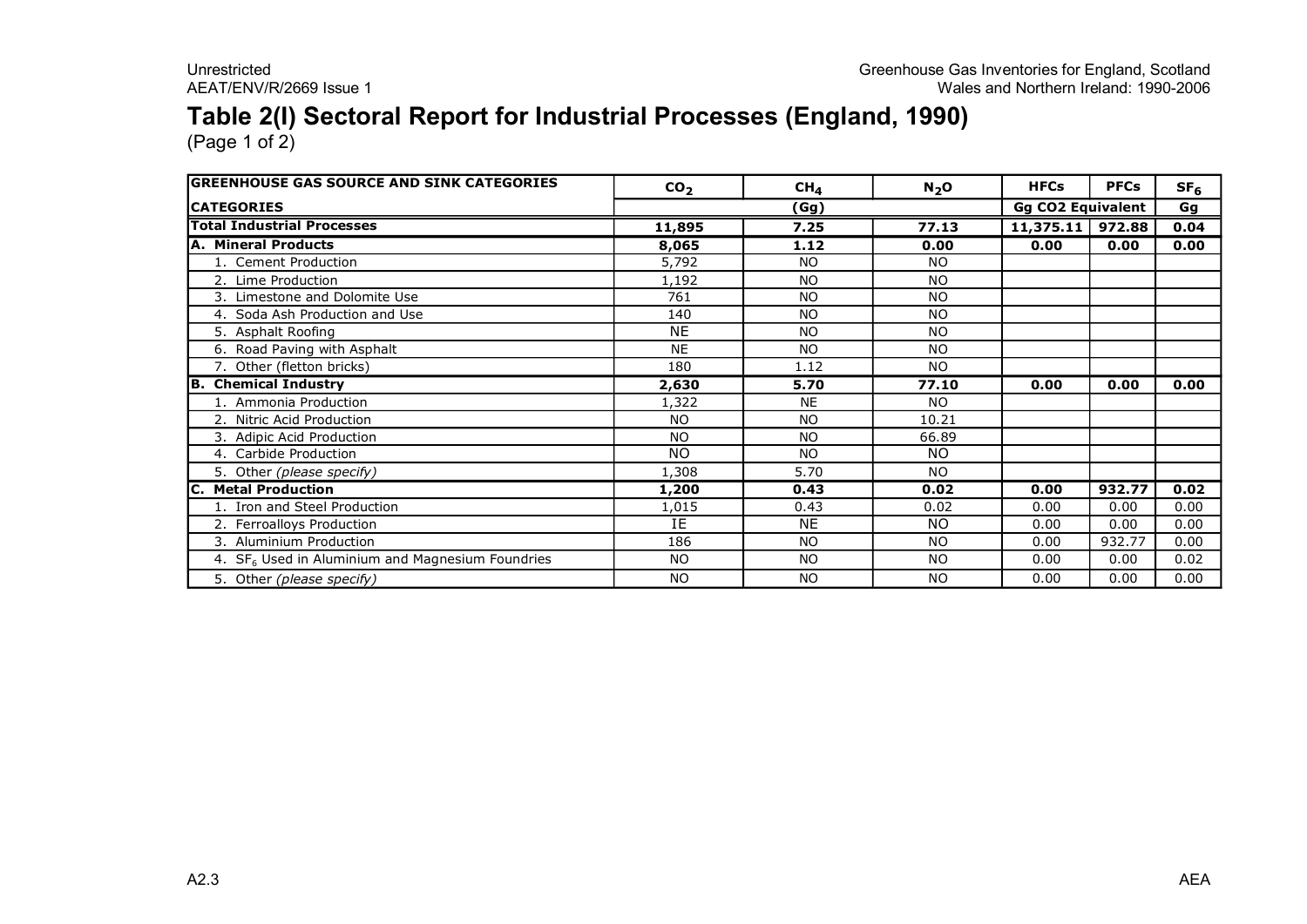# **Table 2(I) Sectoral Report for Industrial Processes (England, 1990)**

| <b>GREENHOUSE GAS SOURCE AND SINK CATEGORIES</b> | CO <sub>2</sub> | CH <sub>4</sub> | $N_2$ O   | <b>HFCs</b>              | <b>PFCs</b> | SF <sub>6</sub> |
|--------------------------------------------------|-----------------|-----------------|-----------|--------------------------|-------------|-----------------|
| <b>CATEGORIES</b>                                | (Gg)            |                 |           | <b>Gg CO2 Equivalent</b> |             | Gg              |
| D. Other Production                              | 0.00            | 0.00            | 0.00      | 0.00                     | 0.00        | 0.00            |
| 1. Pulp and Paper                                | <b>NO</b>       | NO.             | <b>NO</b> | 0.00                     | 0.00        | 0.00            |
| 2. Food and Drink <sup>(2)</sup>                 | IE              | NO.             | <b>NO</b> | 0.00                     | 0.00        | 0.00            |
| <b>E.</b> Production of Halocarbons and $SF6$    | 0.00            | 0.00            | 0.00      | 11,374                   | 10.90       | 0.00            |
| 1. By-product Emissions                          | <b>NO</b>       | NO.             | <b>NO</b> | 11,374                   | 0.00        | 0.00            |
| 2. Fugitive Emissions                            | <b>NO</b>       | NO.             | <b>NO</b> | 0.00                     | 10.90       | 0.00            |
| 3. Other (please specify)                        | NO              | N <sub>O</sub>  | NO.       | 0.00                     | 0.00        | 0.00            |
| <b>F.</b> Consumption of Halocarbons and $SF6$   | 0.00            | 0.00            | 0.00      | 1.39                     | 29.20       | 0.02            |
| 1. Refrigeration and Air Conditioning Equipment  | NO.             | NO.             | <b>NO</b> | 0.00                     | 0.08        | 0.00            |
| 2. Foam Blowing                                  | <b>NO</b>       | NO.             | <b>NO</b> | 0.00                     | 0.00        | 0.00            |
| 3. Fire Extinguishers                            | <b>NO</b>       | NO.             | NO.       | 0.00                     | 0.00        | 0.00            |
| 4. Aerosols/ Metered Dose Inhalers               | NO              | NO.             | <b>NO</b> | 1.39                     | 0.00        | 0.00            |
| 5. Solvents                                      | <b>NO</b>       | NO.             | <b>NO</b> | 0.00                     | 0.00        | 0.00            |
| Semiconductor Manufacture<br>6.                  | <b>NO</b>       | <b>NO</b>       | <b>NO</b> | 0.00                     | 0.00        | 0.00            |
| 7. Electrical Equipment                          | <b>NO</b>       | <b>NO</b>       | <b>NO</b> | 0.00                     | 0.00        | 0.00            |
| 8. Other (please specify)                        | <b>NO</b>       | NO.             | NO.       | 0.00                     | 29.12       | 0.02            |
| G. Other (please specify)                        | 0.00            | 0.00            | 0.00      | 0.00                     | 0.00        | 0.00            |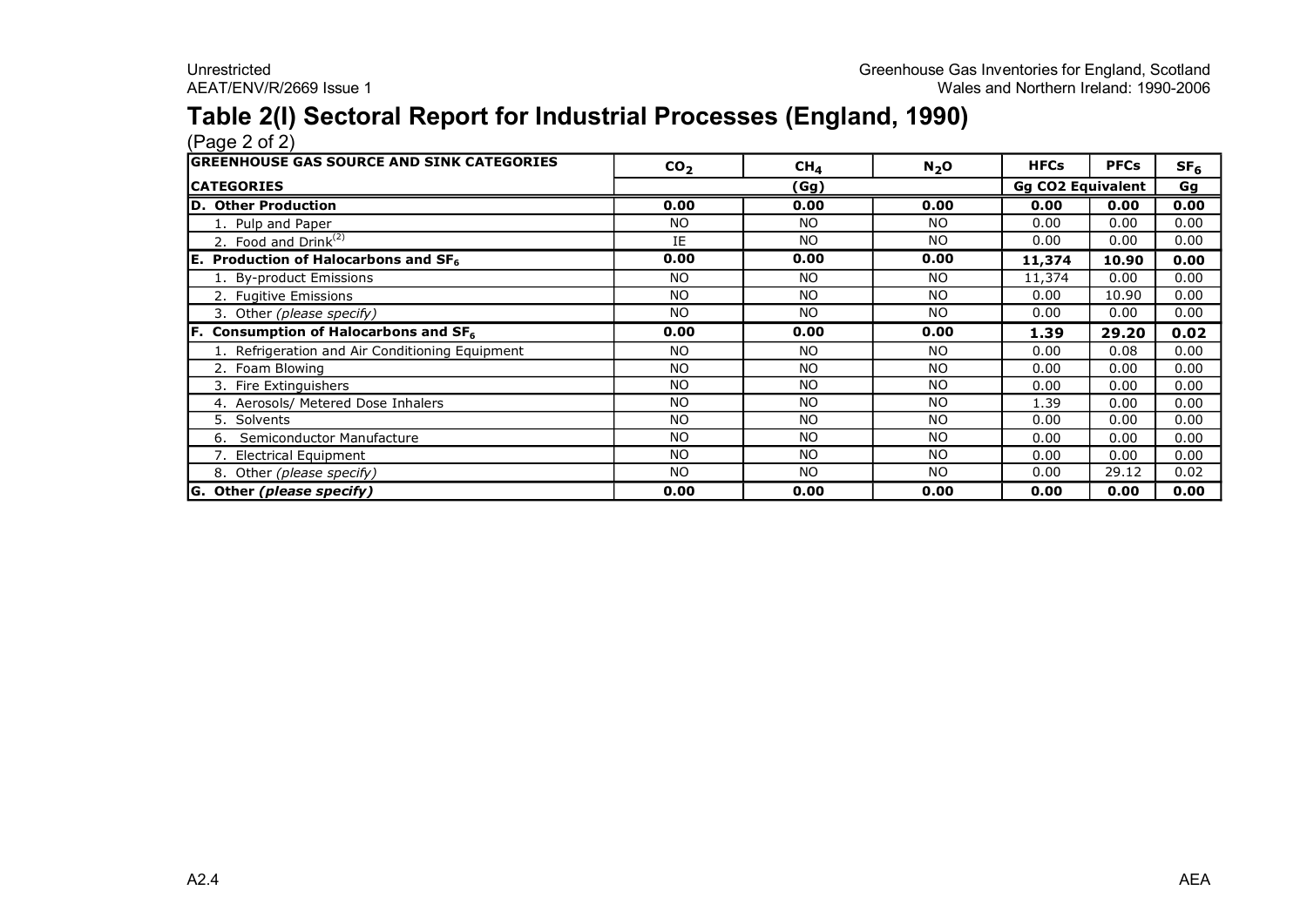### **Table 4 Sectoral Report for Agriculture (England, 1990)**

|     | <b>GREENHOUSE GAS SOURCE AND SINK CATEGORIES</b> | CH <sub>4</sub>      | $N_2$ O   |  |  |
|-----|--------------------------------------------------|----------------------|-----------|--|--|
|     | <b>CATEGORIES</b>                                | (Gg)                 |           |  |  |
|     | <b>Total Agriculture</b>                         | 607.73               | 68.82     |  |  |
|     | <b>A. Enteric Fermentation</b>                   | $\overline{501}$ .62 | 0.00      |  |  |
| 1.  | Cattle                                           | 388.37               | <b>NO</b> |  |  |
| 2.  | <b>Buffalo</b>                                   | <b>NO</b>            | <b>NO</b> |  |  |
| 3.  | Sheep                                            | 94.78                | <b>NO</b> |  |  |
| 4.  | Goats                                            | 0.36                 | <b>NO</b> |  |  |
| 5.  | Camels and Llamas                                | <b>NO</b>            | <b>NO</b> |  |  |
| 6.  | Horses                                           | 2.76                 | <b>NO</b> |  |  |
| 7.  | Mules and Asses                                  | <b>NO</b>            | <b>NO</b> |  |  |
| 8.  | Swine                                            | 9.46                 | <b>NO</b> |  |  |
| 9.  | Poultry                                          | 0                    | <b>NO</b> |  |  |
|     | 10. Other (Deer)                                 | 5.87                 | <b>NO</b> |  |  |
|     | <b>B. Manure Management</b>                      | 94.47                | 3.60      |  |  |
| 1.  | Cattle                                           | 64.99                | <b>NO</b> |  |  |
| 2.  | <b>Buffalo</b>                                   | <b>NO</b>            | 0.00      |  |  |
| 3.  | Sheep                                            | 2.25                 | 0.00      |  |  |
| 4.  | Goats                                            | 0.01                 | 0.00      |  |  |
| 5.  | Camels and Llamas                                | <b>NO</b>            | <b>NO</b> |  |  |
| 6.  | Horses                                           | 0.22                 | 0.00      |  |  |
| 7.  | Mules and Asses                                  | <b>NO</b>            | <b>NO</b> |  |  |
| 8.  | Swine                                            | 18.92                | 0.00      |  |  |
| 9.  | Poultry                                          | 8.07                 | 0.00      |  |  |
| 10. | Other Livestock - Deer                           | 0.01                 | 0.00      |  |  |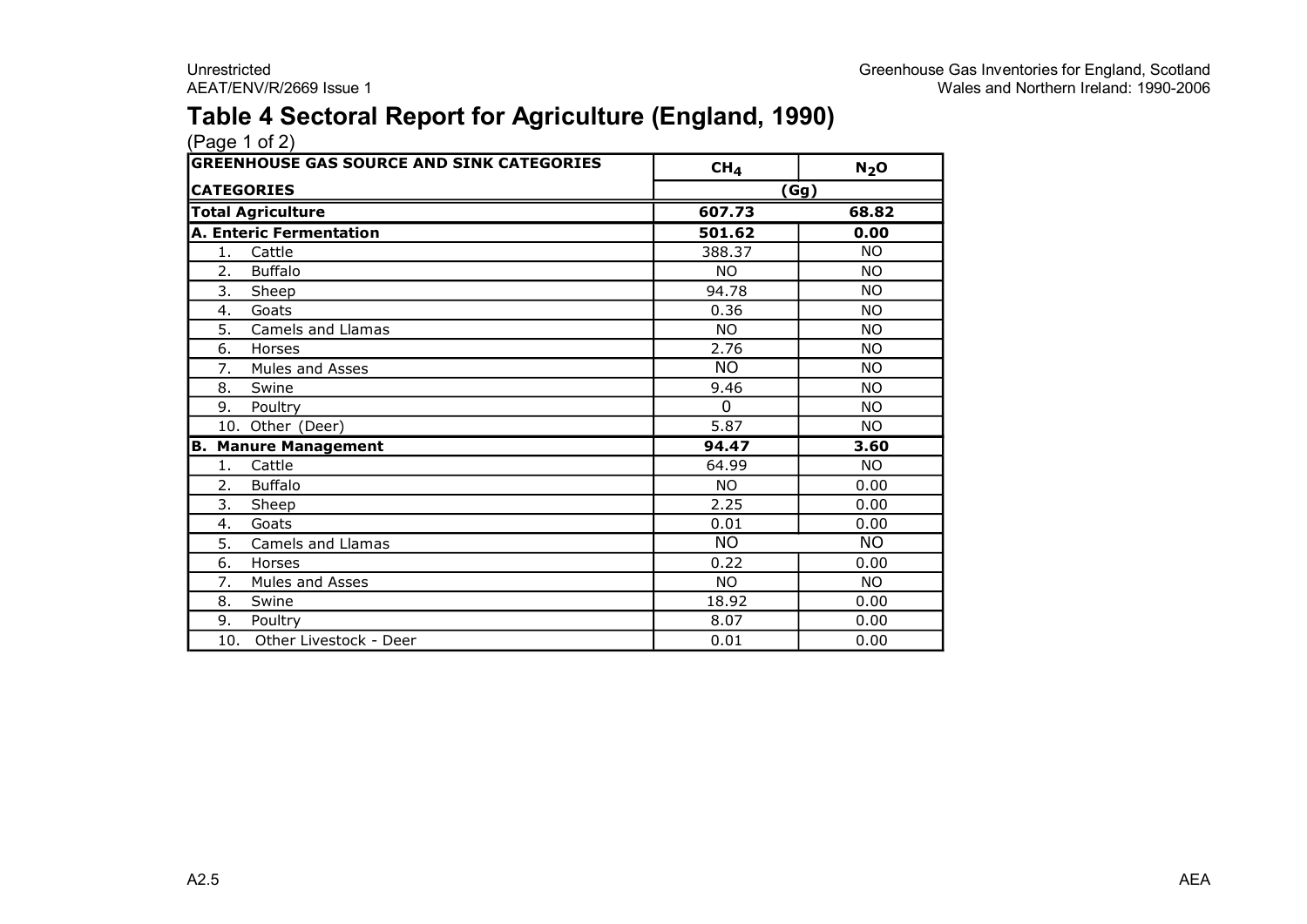### **Table 4 Sectoral Report for Agriculture (England, 1990)**

| <b>GREENHOUSE GAS SOURCE AND SINK CATEGORIES</b> | CH <sub>4</sub> | N <sub>2</sub> O |
|--------------------------------------------------|-----------------|------------------|
| <b>CATEGORIES</b>                                | (Gg)            |                  |
| <b>B. Manure Management (continued)</b>          |                 |                  |
| 11. Anaerobic Lagoons                            | NO.             | NO.              |
| 12. Liquid Systems                               | NO.             | 0.1288           |
| 13. Solid Storage and Dry Lot                    | NO.             | 2.9914           |
| 14. Other AWMS                                   | NO.             | 0.48             |
|                                                  |                 |                  |
| <b>C. Rice Cultivation</b>                       | <b>NO</b>       | <b>NO</b>        |
| D. Agricultural Soils <sup>(1)</sup>             | <b>NE</b>       | 64.89            |
| <b>E. Prescribed Burning of Savannas</b>         | <b>NO</b>       | <b>NO</b>        |
| <b>F. Field Burning of Agricultural Residues</b> | 11.64           | 0.23             |
| 1. Cereals                                       | 11.58           | 0.23             |
| 2. Pulse                                         | NO.             | NO.              |
| 3. Tuber and Root                                | NO.             | NO.              |
| 4. Sugar Cane                                    | NO.             | NO.              |
| 5. Other (Linseed)                               | 0.07            | 0.00             |
| G. Other                                         | 0.00            | 0.102            |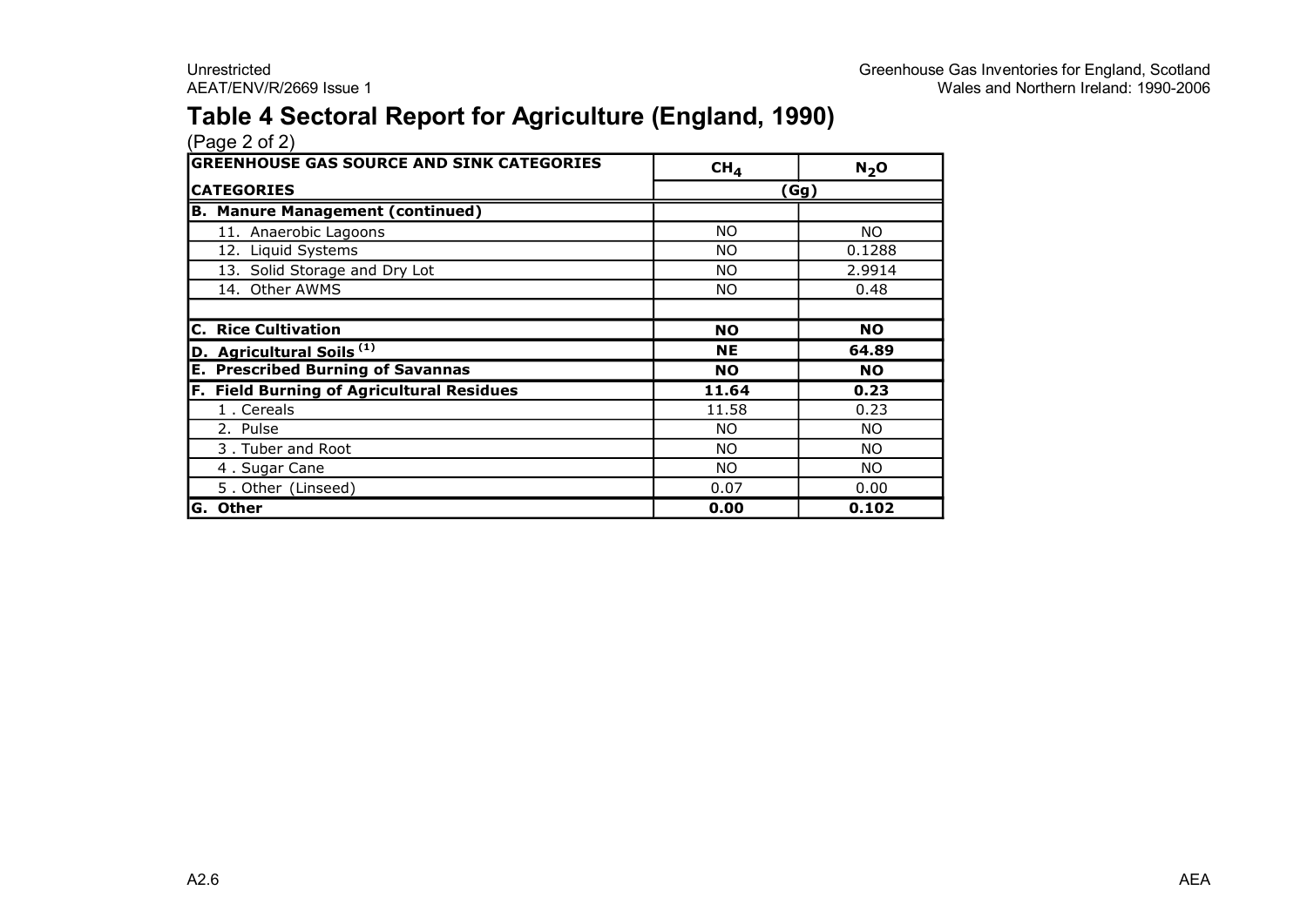### **Table 5 Sectoral Report for Land Use Change and Forestry (England, 1990)**

| <b>GREENHOUSE GAS SOURCE AND SINK CATEGORIES</b> | CO <sub>2</sub> | CH <sub>4</sub> | N <sub>2</sub> O |  |
|--------------------------------------------------|-----------------|-----------------|------------------|--|
| <b>CATEGORIES</b>                                | (Gg)            |                 |                  |  |
| 5. Land-Use Change and Forestry                  | 5,683           | 0.50            | 0.00             |  |
| A. Forest Land                                   | $-2,716$        | 0.07            | 0.00             |  |
| B. Cropland                                      | 7,496           |                 |                  |  |
| C. Grassland                                     | $-2,589$        | 0.11            | 0.00             |  |
| D. Wetlands                                      |                 |                 |                  |  |
| E. Settlements                                   | 3,895           | 0.32            | 0.00             |  |
| F. Other land                                    |                 |                 |                  |  |
| G. Other activities                              | -403            |                 |                  |  |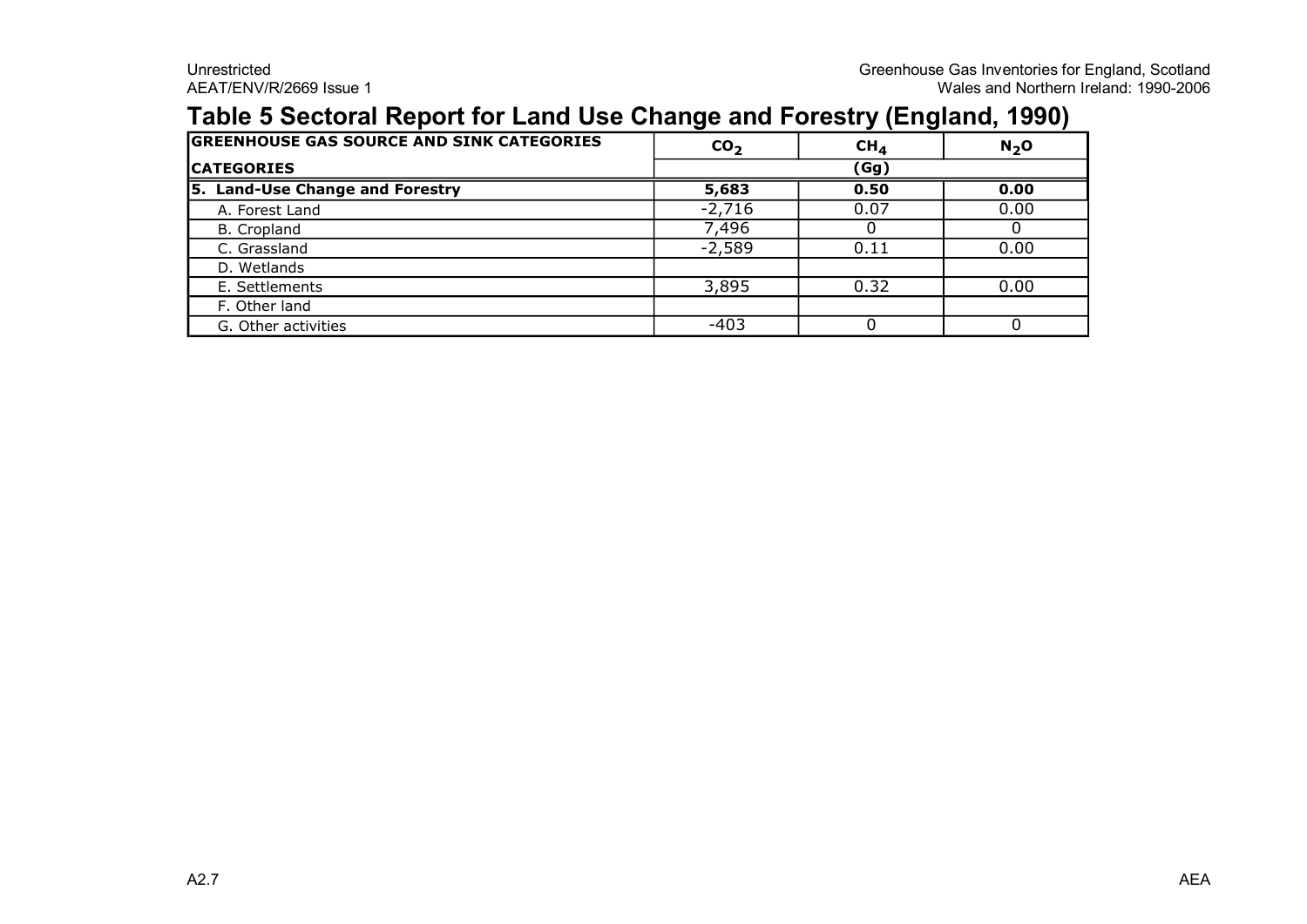### **Table 6 Sectoral Report for Waste (England, 1990)**

| <b>GREENHOUSE GAS SOURCE AND SINK CATEGORIES</b> | CO <sub>2</sub> | CH <sub>4</sub> | N <sub>2</sub> O |
|--------------------------------------------------|-----------------|-----------------|------------------|
|                                                  |                 | (Gg)            |                  |
| <b>Total Waste</b>                               | 1,101           | 1,930           | 2.92             |
| A. Solid Waste Disposal on Land                  | 0.00            | 1,896           | 0.00             |
| 1. Managed Waste Disposal on Land                | 0.00            | 1,896           | 0.00             |
| 2. Unmanaged Waste Disposal Sites                |                 |                 |                  |
| 3. Other (please specify)                        |                 |                 |                  |
|                                                  |                 |                 |                  |
| <b>B. Wastewater Handling</b>                    | 0.00            | 27.95           | 2.78             |
| 1. Industrial Wastewater                         |                 |                 |                  |
| 2. Domestic and Commercial Wastewater            | 0.00            | 27.95           | 2.78             |
| 3. Other (please specify)                        |                 |                 |                  |
|                                                  |                 |                 |                  |
| <b>C.</b> Waste Incineration                     | 1,101           | 6.16            | 0.14             |
| D. Other (please specify)                        |                 |                 |                  |
|                                                  |                 |                 |                  |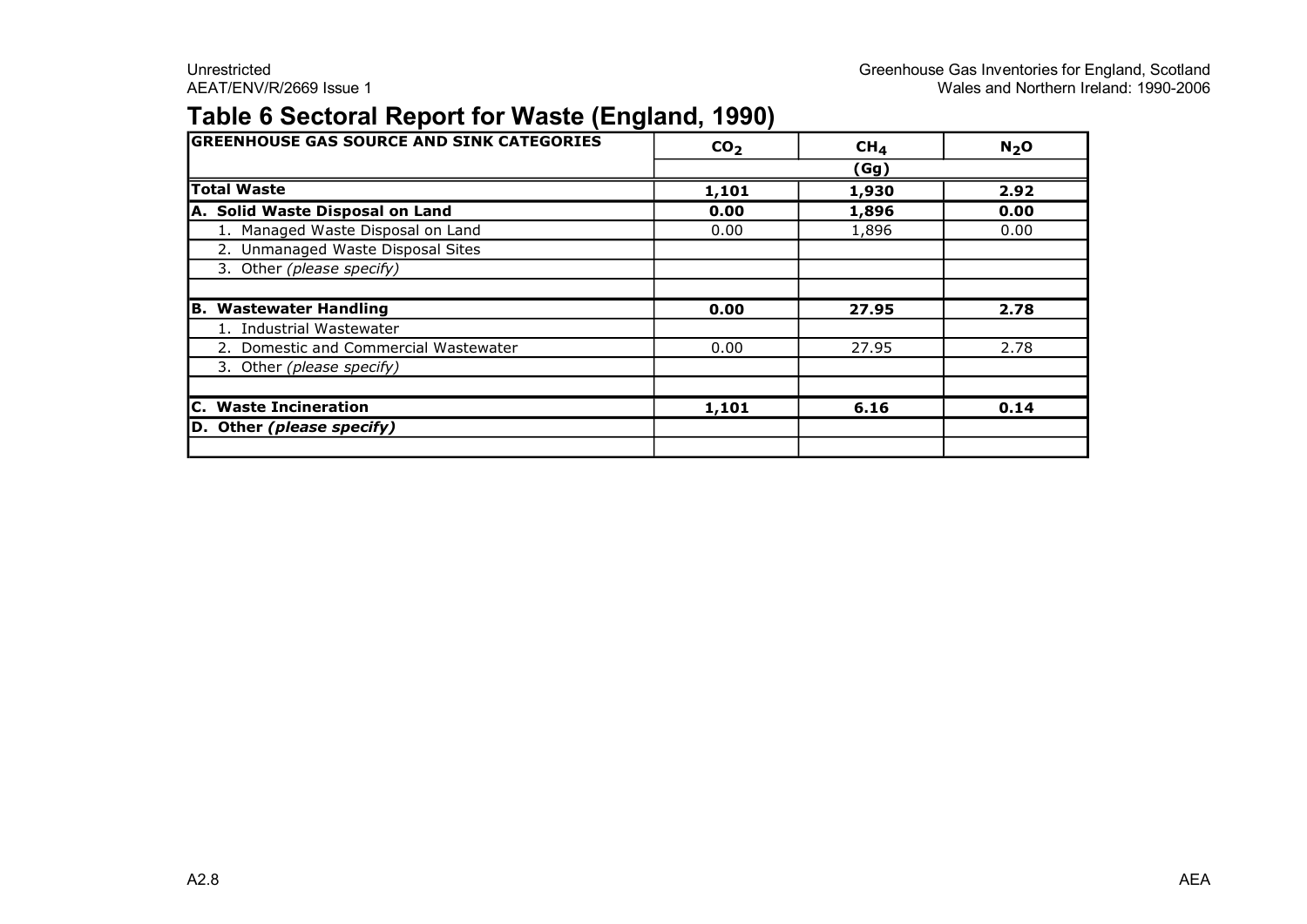### **Table 7A Summary Report for National Greenhouse Gas Inventories (England, 1990)** (Page 1 of 2)

**GREENHOUSE GAS SOURCE AND SINK CATEGORIES**  $\begin{vmatrix} \text{CO}_2 \end{vmatrix}$   $\begin{vmatrix} \text{CH}_4 \end{vmatrix}$  N<sub>2</sub>O  $\begin{vmatrix} \text{HFCs} \end{vmatrix}$  PFCs  $\begin{vmatrix} \text{SFG} \end{vmatrix}$ **Gg Total National Emissions and Removals 468,897.95 3,746.07 163.39 11,375.11 972.88 0.04 1. Energy 450,218.64 1,200.34 14.52 0.00 0.00 0.00** A. Fuel Combustion | 449,295.14 | 85.56 | 14.51 | 0.00 | 0.00 | 0.00 1. Energy Industries 1. 186,747.29 1. 3.75 1. 4.92 1.0.00 0.00 0.00 0.00 2. Manufacturing Industries and Construction 1 74.419.74 | 9.94 | 4.16 | 0.00 | 0.00 | 0.00 3. Transport 96,541.12 25.12 3.40 0.00 0.00 0.00 4. Other Sectors 87,097.53 46.63 1.89 0.00 0.00 0.00 5. Other 4,489.46 0.13 0.13 0.00 0.00 0.00 B. Fugitive Emissions from Fuels **B.** Fugitive Emissions from Fuels **1.114.78 1.114.78 1.000 1.000 1.000 0.00 1.000 1.000 1.000 1.000 1.000 1.000 1.000 1.000 1.000 1.000 1.000 1.000 1.00** 1. Solid Fuels 682.68 768.73 0.00 0.00 0.00 0.00 2. Oil and Natural Gas 240.82 346.04 0.01 0.00 0.00 0.00 **2. Industrial Processes 11,894.64 7.25 77.13 11,375.11 972.88 0.04** A. Mineral Products 8,064.57 1.12 0.00 0.00 0.00 0.00 B. Chemical Industry 2,629.59 | 2,629.59 | 5.70 | 77.10 | 0.00 | 0.00 | 0.00 C. Metal Production 1,200.49 0.43 0.02 0.00 932.77 0.02 D. Other Production<sup>(3)</sup> **0.00** 0.00 0.00 0.00 0.00 0.00 0.00 0.00 0.00 E. Production of Halocarbons and SF<sub>6</sub> 2.000 **0.00** 0.00 **0.00** 11373.73 10.90 0.00 F. Consumption of Halocarbons and SF<sub>6</sub>  $\vert$  0.00  $\vert$  0.00  $\vert$  0.00  $\vert$  1.39  $\vert$  29.20  $\vert$  0.02 G. Other 0.00 0.00 0.00 0.00 0.00 0.00 **(Gg) CO<sup>2</sup> equivalent (Gg)**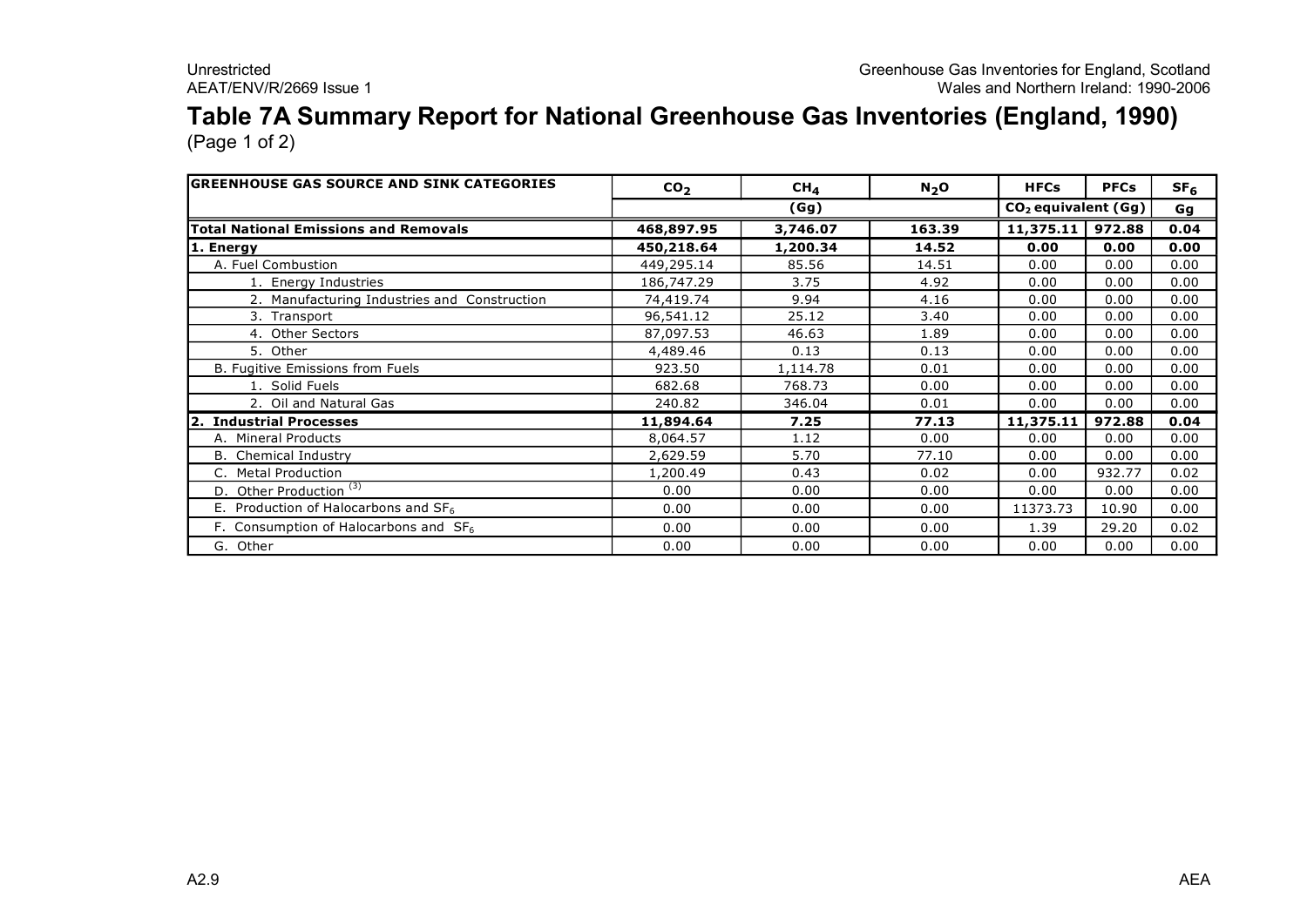### **Table 7A Summary Report for National Greenhouse Gas Inventories (England, 1990)** (Page 2 of 2)

| <b>GREENHOUSE GAS SOURCE AND SINK CATEGORIES</b> | CO <sub>2</sub> | CH <sub>4</sub> | $N_2$ O   | <b>HFCs</b>                     | <b>PFCs</b> | SF <sub>6</sub> |
|--------------------------------------------------|-----------------|-----------------|-----------|---------------------------------|-------------|-----------------|
|                                                  | (Gg)            |                 |           | CO <sub>2</sub> equivalent (Gg) | (Gg)        |                 |
| <b>Solvent and Other Product Use</b>             | 0.00            | 0.00            | 0.00      | 0.00                            | 0.00        | 0.00            |
| 4. Agriculture                                   | 0.00            | 607.73          | 68.82     | 0.00                            | 0.00        | 0.00            |
| A. Enteric Fermentation                          |                 | 501.62          | 0.00      | 0.00                            | 0.00        | 0.00            |
| B. Manure Management                             |                 | 94.47           | 3.60      | 0.00                            | 0.00        | 0.00            |
| C. Rice Cultivation                              |                 | <b>NO</b>       | <b>NO</b> | 0.00                            | 0.00        | 0.00            |
| D. Agricultural Soils                            |                 | <b>NE</b>       | 64.89     | 0.00                            | 0.00        | 0.00            |
| E. Prescribed Burning of Savannas                |                 | <b>NO</b>       | <b>NO</b> | 0.00                            | 0.00        | 0.00            |
| F. Field Burning of Agricultural Residues        |                 | 11.64           | 0.23      | 0.00                            | 0.00        | 0.00            |
| G. Other                                         |                 | 0.00            | 0.10      | 0.00                            | 0.00        | 0.00            |
| <b>Land-Use Change and Forestry</b>              | 5,683           | 0.50            | 0.00      | 0.00                            | 0.00        | 0.00            |
| A. Forest Land                                   | $-2,716$        | 0               | 0         |                                 |             |                 |
| <b>B.</b> Cropland                               | 7,496           | $\Omega$        | 0         |                                 |             |                 |
| C. Grassland                                     | $-2,589$        | 0.11            | 0.00      |                                 |             |                 |
| D. Wetlands                                      | 0.00            | 0.00            | 0.00      |                                 |             |                 |
| E. Settlements                                   | 3,895           | 0.32            | 0.00      |                                 |             |                 |
| F. Other land                                    | 0.00            | 0.00            | 0.00      |                                 |             |                 |
| G. Other activities                              | $-402.63$       | 0.00            | 0.00      |                                 |             |                 |
| 16.<br>Waste                                     | 1101.4          | 1930.3          | 2.92      | 0.00                            | 0.00        | 0.00            |
| A. Solid Waste Disposal on Land                  | 0.00            | 1,896.14        | 0.00      | 0.00                            | 0.00        | 0.00            |
| B. Wastewater Handling                           | 0.00            | 27.95           | 2.78      | 0.00                            | 0.00        | 0.00            |
| C. Waste Incineration                            | 1101.4          | $6.2$           | 0.1       | 0.0                             | 0.0         | 0.0             |
| D. Other                                         | 0.0             | 0.0             | 0.0       | 0.0                             | 0.0         | 0.0             |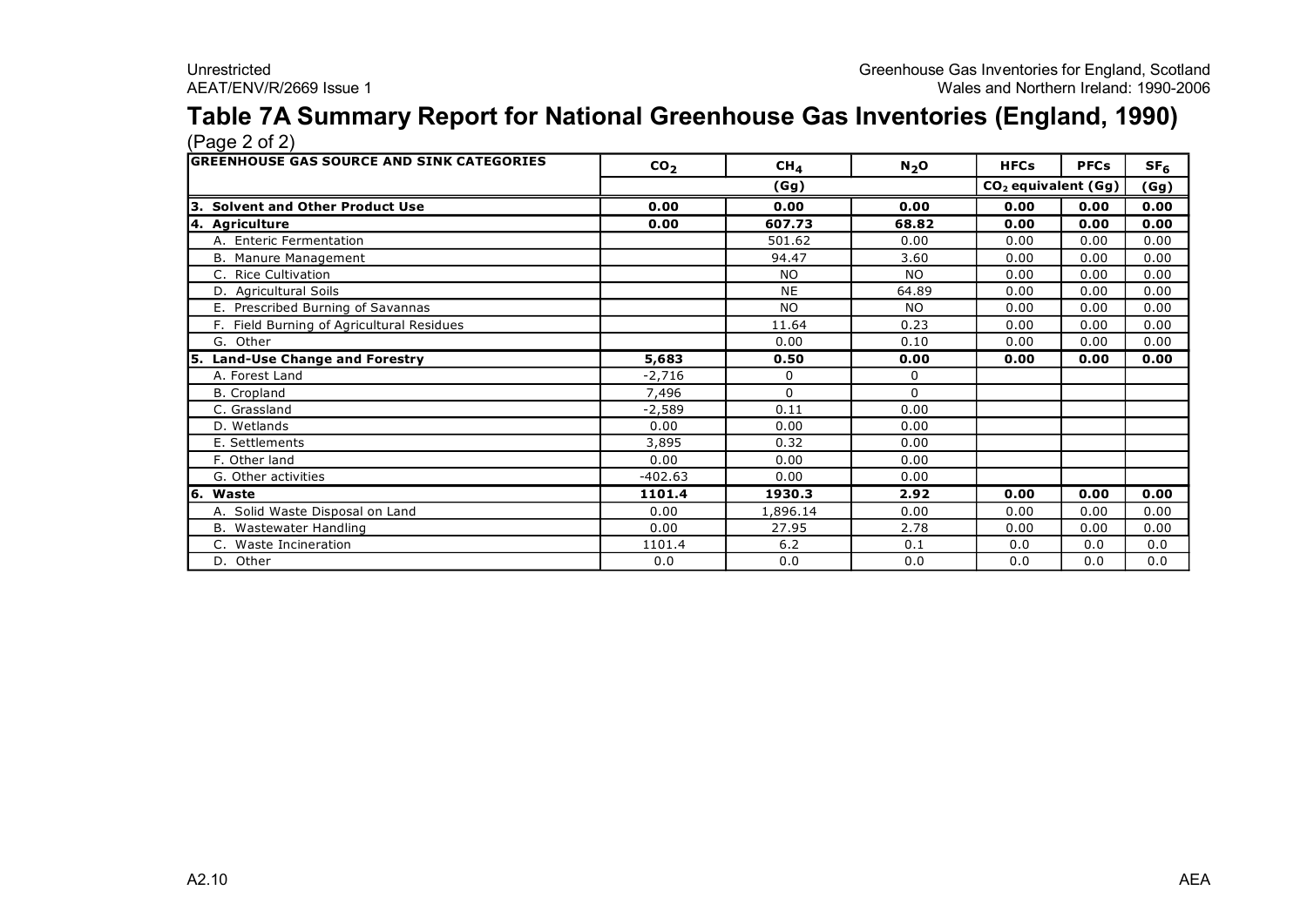#### **Table 7A Summary Report for National Greenhouse Gas Inventories (England, 1995)**  $(Pane 1 of 2)$

| <b>GREENHOUSE GAS SOURCE AND SINK</b>             | CO <sub>2</sub> | CH <sub>4</sub> | $N_2$ O | <b>HFCs</b>           | <b>PFCs</b> | SF <sub>6</sub> |  |
|---------------------------------------------------|-----------------|-----------------|---------|-----------------------|-------------|-----------------|--|
| <b>CATEGORIES</b>                                 |                 | (Gg)            |         | $CO2$ equivalent (Gg) |             | Gg              |  |
| Total National Emissions and Removals             | 427206.99       | 3217.32         | 129.87  | 15259.01              | 235.03      | 0.05            |  |
| 1. Energy                                         | 410059.81       | 918.19          | 15.81   | 0.00                  | 0.00        | 0.00            |  |
| A. Fuel Combustion                                | 409438.01       | 60.74           | 15.80   |                       |             |                 |  |
| 1. Energy Industries                              | 148525.37       | 3.59            | 3.55    |                       |             |                 |  |
| 2. Manufacturing Industries and Construction      | 69928.24        | 10.35           | 3.90    |                       |             |                 |  |
| 3. Transport                                      | 97275.13        | 19.51           | 6.58    |                       |             |                 |  |
| 4. Other Sectors                                  | 90418.12        | 27.21           | 1.67    |                       |             |                 |  |
| 5. Other                                          | 3291.15         | 0.09            | 0.10    |                       |             |                 |  |
| B. Fugitive Emissions from Fuels                  | 621.81          | 857.45          | 0.01    |                       |             |                 |  |
| 1. Solid Fuels                                    | 0.00            | 531.93          | 0.00    |                       |             |                 |  |
| 2. Oil and Natural Gas                            | 621.81          | 325.53          | 0.01    |                       |             |                 |  |
| 2.<br><b>Industrial Processes</b>                 | 11237.46        | 5.54            | 46.55   | 15259.01              | 235.03      | 0.05            |  |
| A. Mineral Products                               | 7461.05         | 0.77            | 0.00    | 0.00                  | 0.00        | 0.00            |  |
| <b>B.</b> Chemical Industry                       | 2784.78         | 4.37            | 46.53   | 0.00                  | 0.00        | 0.00            |  |
| C. Metal Production                               | 991.63          | 0.40            | 0.02    | 0.00                  | 107.08      | 0.02            |  |
| D. Other Production <sup>(3)</sup>                |                 |                 |         |                       |             |                 |  |
| E. Production of Halocarbons and SF <sub>6</sub>  | 0.00            | 0.00            | 0.00    | 13980.68              | 70.79       | 0.00            |  |
| F. Consumption of Halocarbons and SF <sub>6</sub> | 0.00            | 0.00            | 0.00    | 1278.34               | 57.16       | 0.03            |  |
| G. Other                                          |                 |                 |         |                       |             |                 |  |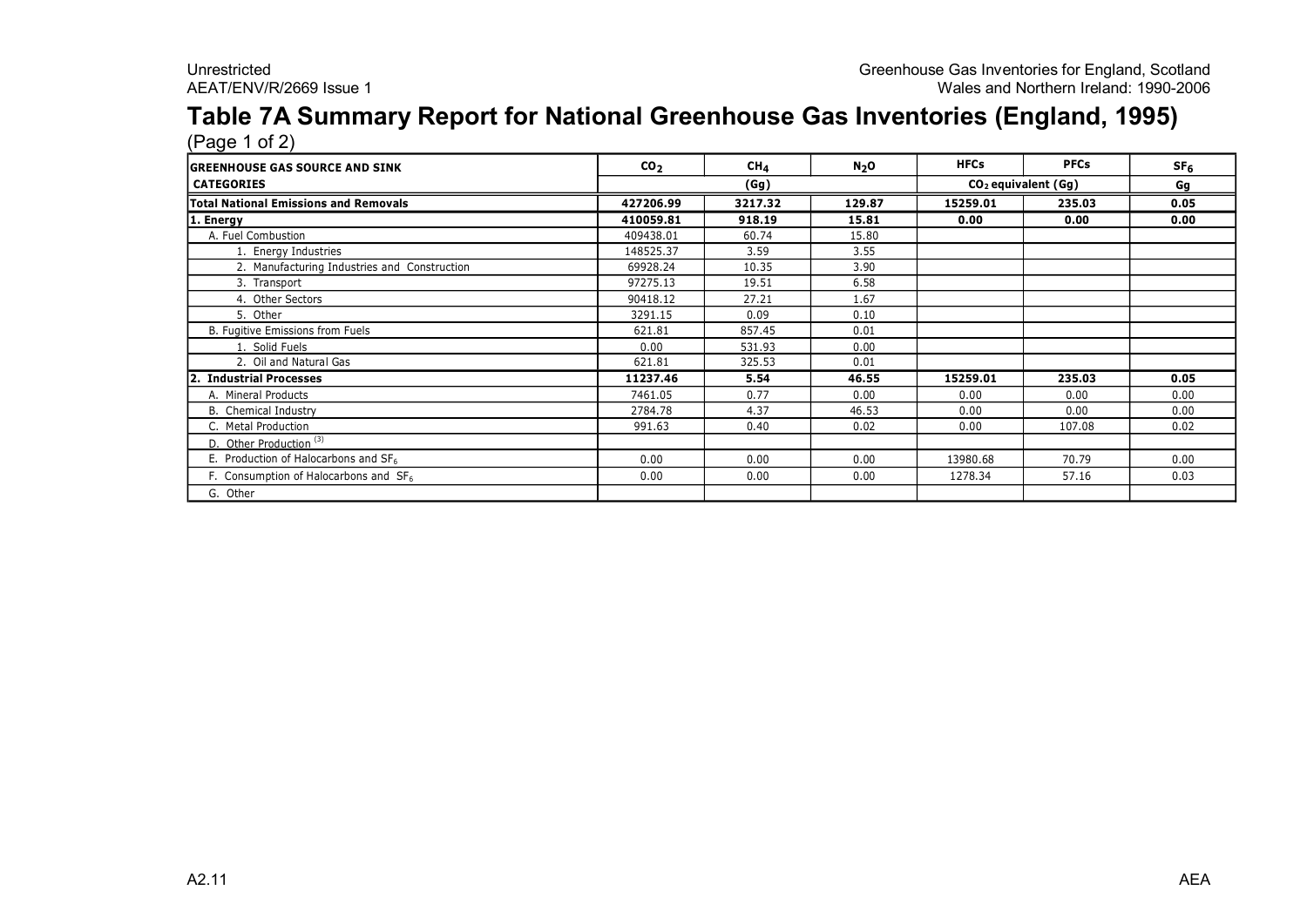#### **Table 7A Summary Report for National Greenhouse Gas Inventories (England, 1995)**  $(P$ age  $2$  of  $2)$

| <b>IGREENHOUSE GAS SOURCE AND SINK</b>     | CO <sub>2</sub> | CH <sub>4</sub>                         | $N_2$ O   | <b>HFCs</b> | <b>PFCs</b> | SF <sub>6</sub> |
|--------------------------------------------|-----------------|-----------------------------------------|-----------|-------------|-------------|-----------------|
| <b>CATEGORIES</b>                          |                 | CO <sub>2</sub> equivalent (Gg)<br>(Gg) |           |             |             |                 |
| 3.<br><b>Solvent and Other Product Use</b> | 0.00            | 0.00                                    | 0.00      | 0.00        | 0.00        | 0.00            |
| 4. Agriculture                             | 0.00            | 576.51                                  | 64.59     | 0.00        | 0.00        | 0.00            |
| A. Enteric Fermentation                    |                 | 485.26                                  | 0.00      |             |             |                 |
| B. Manure Management                       |                 | 91.24                                   | 3.45      |             |             |                 |
| C. Rice Cultivation                        |                 | N <sub>O</sub>                          | NO.       |             |             |                 |
| D. Agricultural Soils                      |                 | 0.00                                    | 61.04     |             |             |                 |
| E. Prescribed Burning of Savannas          |                 | <b>NO</b>                               | <b>NO</b> |             |             |                 |
| F. Field Burning of Agricultural Residues  |                 | 0.00                                    | 0.00      |             |             |                 |
| G. Other                                   |                 | 0.00                                    | 0.10      |             |             |                 |
| <b>Land-Use Change and Forestry</b><br>5.  | 5125.08         | 0.32                                    | 0.00      | 0.00        | 0.00        | 0.00            |
| A. Forest Land                             | $-2721.65$      |                                         |           |             |             |                 |
| B. Cropland                                | 7241.04         |                                         |           |             |             |                 |
| C. Grassland                               | $-2768.09$      | 0.11                                    | 0.00      |             |             |                 |
| D. Wetlands                                | 0.00            |                                         |           |             |             |                 |
| E. Settlements                             | 3646.21         | 0.21                                    | 0.00      |             |             |                 |
| F. Other land                              | 0.00            |                                         |           |             |             |                 |
| G. Other activities                        | $-272.43$       |                                         |           |             |             |                 |
| l6.<br>Waste                               | 784.63          | 1716.76                                 | 2.91      | 0.00        | 0.00        | 0.00            |
| A. Solid Waste Disposal on Land            | 0.00            | 1684.54                                 | 0.00      |             |             |                 |
| B. Wastewater Handling                     | 0.00            | 28.75                                   | 2.81      |             |             |                 |
| C. Waste Incineration                      | 784.63          | 3.47                                    | 0.11      |             |             |                 |
| D. Other                                   |                 |                                         |           |             |             |                 |
| 7. Other (please specify)                  | 0.00            | 0.00                                    | 0.00      |             |             |                 |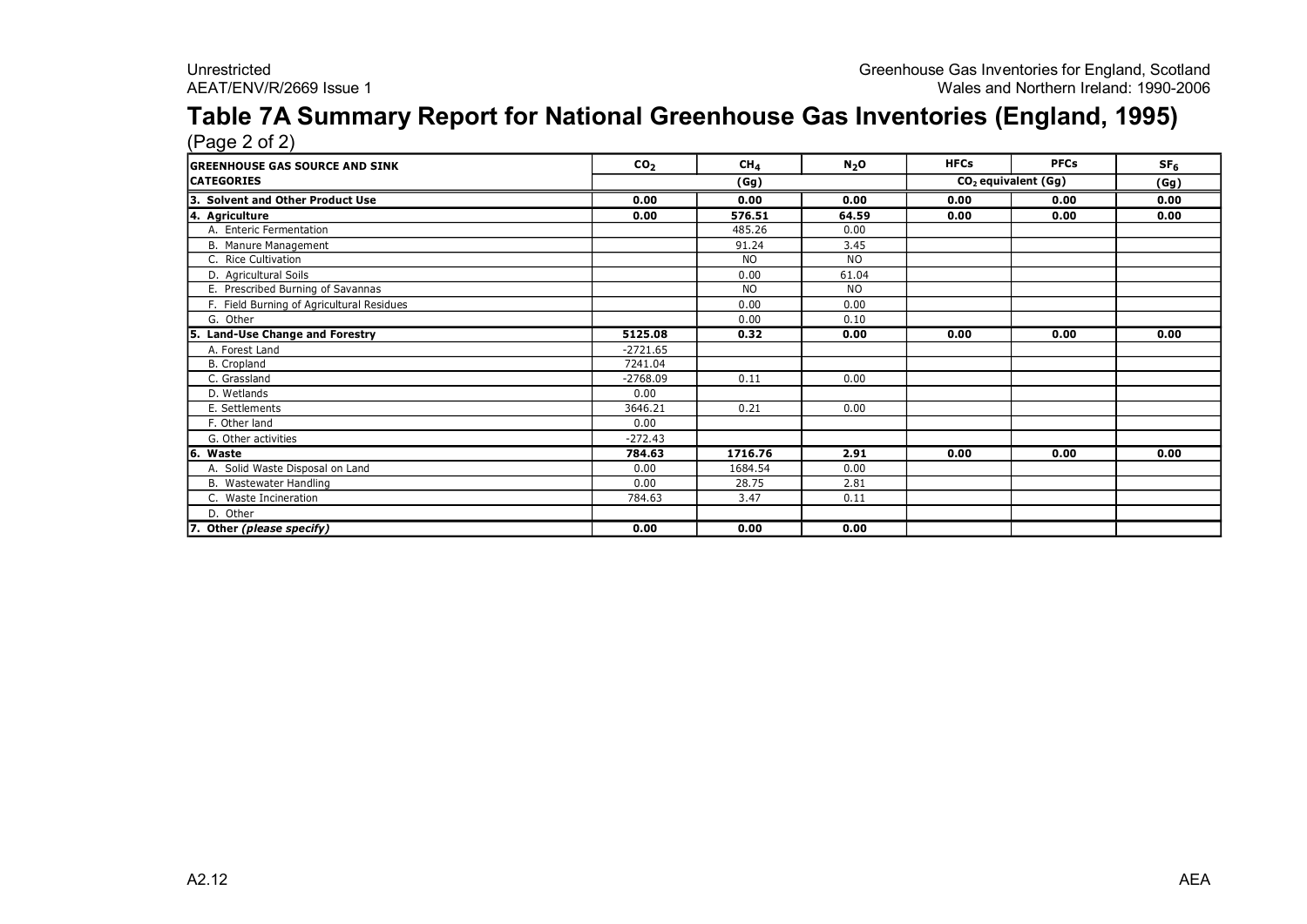### **Table 7A Summary Report for National Greenhouse Gas Inventories (England, 2005)** (Page 1 of 2)

| IGREENHOUSE GAS SOURCE AND SINK              | CO <sub>2</sub> | $CH_{4}$ | $N_2$ O | <b>HFCs</b> | <b>PFCs</b>           | SF <sub>6</sub> |
|----------------------------------------------|-----------------|----------|---------|-------------|-----------------------|-----------------|
| <b>CATEGORIES</b>                            |                 | (Gg)     |         |             | $CO2$ equivalent (Gg) | Gg              |
| <b>Total National Emissions and Removals</b> | 438121.42       | 1652.29  | 91.98   | 7855.85     | 166.86                | 0.04            |
| 1. Energy                                    | 423647.90       | 407.27   | 22.74   | 0.00        | 0.00                  | 0.00            |
| A. Fuel Combustion                           | 423130.02       | 38.36    | 22.73   |             |                       |                 |
| 1. Energy Industries                         | 158641.27       | 5.59     | 3.33    |             |                       |                 |
| 2. Manufacturing Industries and Construction | 65498.92        | 9.64     | 3.54    |             |                       |                 |
| 3. Transport                                 | 105670.44       | 6.95     | 14.50   |             |                       |                 |
| 4. Other Sectors                             | 90928.37        | 16.11    | 1.28    |             |                       |                 |
| 5. Other                                     | 2391.02         | 0.07     | 0.07    |             |                       |                 |
| B. Fugitive Emissions from Fuels             | 517.88          | 368.91   | 0.01    |             |                       |                 |
| 1. Solid Fuels                               | 0.00            | 165.87   | 0.00    |             |                       |                 |
| 2. Oil and Natural Gas                       | 517.88          | 203.04   | 0.01    |             |                       |                 |
| <b>Industrial Processes</b>                  | 11031.03        | 2.03     | 9.04    | 7855.85     | 166.86                | 0.04            |
| A. Mineral Products                          | 6840.49         | 0.52     | 0.00    | 0.00        | 0.00                  | 0.00            |
| <b>B.</b> Chemical Industry                  | 2681.40         | 0.96     | 9.02    | 0.00        | 0.00                  | 0.00            |
| C. Metal Production                          | 1509.14         | 0.55     | 0.02    | 1.77        | 35.07                 | 0.01            |
| D. Other Production <sup>(3)</sup>           |                 |          |         |             |                       |                 |
| E. Production of Halocarbons and $SF6$       | 0.00            | 0.00     | 0.00    | 340.87      | 110.28                | 0.00            |
| F. Consumption of Halocarbons and $SF6$      | 0.00            | 0.00     | 0.00    | 7513.21     | 21.51                 | 0.03            |
| G. Other                                     |                 |          |         |             |                       |                 |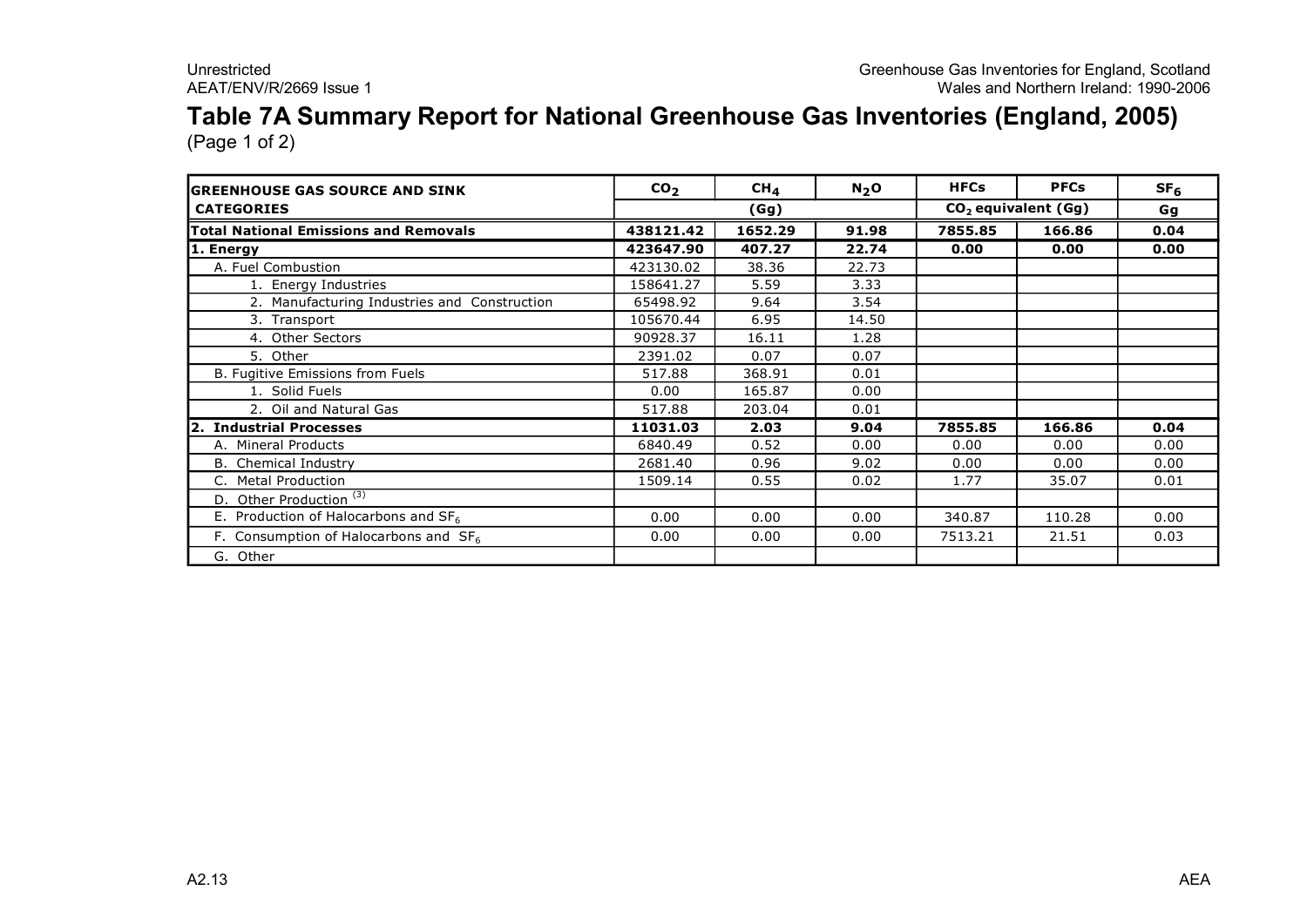### **Table 7A Summary Report for National Greenhouse Gas Inventories (England, 2005)** (Page 2 of 2)

| <b>IGREENHOUSE GAS SOURCE AND SINK</b>    | CO <sub>2</sub> | CH <sub>4</sub> | $N_2$ O   | <b>HFCs</b> | <b>PFCs</b>                     | SF <sub>6</sub> |
|-------------------------------------------|-----------------|-----------------|-----------|-------------|---------------------------------|-----------------|
| <b>ICATEGORIES</b>                        |                 | (Gg)            |           |             | CO <sub>2</sub> equivalent (Gg) | (Gg)            |
| 3. Solvent and Other Product Use          | 0.00            | 0.00            | 0.00      | 0.00        | 0.00                            | 0.00            |
| 4. Agriculture                            | 0.00            | 476.23          | 56.78     | 0.00        | 0.00                            | 0.00            |
| A. Enteric Fermentation                   |                 | 401.06          | 0.00      |             |                                 |                 |
| B. Manure Management                      |                 | 75.18           | 2.67      |             |                                 |                 |
| <b>Rice Cultivation</b><br>C.             |                 | <b>NO</b>       | <b>NO</b> |             |                                 |                 |
| D. Agricultural Soils                     |                 | 0.00            | 54.04     |             |                                 |                 |
| E. Prescribed Burning of Savannas         |                 | <b>NO</b>       | <b>NO</b> |             |                                 |                 |
| F. Field Burning of Agricultural Residues |                 | 0.00            | 0.00      |             |                                 |                 |
| G. Other                                  |                 | 0.00            | 0.07      |             |                                 |                 |
| 5. Land-Use Change and Forestry           | 3045.89         | 0.69            | 0.01      | 0.00        | 0.00                            | 0.00            |
| A. Forest Land                            | $-3438.39$      | 0.04            | 0.00      |             |                                 |                 |
| <b>B.</b> Cropland                        | 6506.73         | 0.00            | 0.00      |             |                                 |                 |
| C. Grassland                              | $-3463.70$      | 0.41            | 0.00      |             |                                 |                 |
| D. Wetlands                               | 0.00            | 0.00            | 0.00      |             |                                 |                 |
| E. Settlements                            | 3338.48         | 0.24            | 0.00      |             |                                 |                 |
| F. Other land                             | 0.00            | 0.00            | 0.00      |             |                                 |                 |
| G. Other activities                       | 102.77          | 0.00            | 0.00      |             |                                 |                 |
| 6. Waste                                  | 396.60          | 766.07          | 3.41      | 0.00        | 0.00                            | 0.00            |
| A. Solid Waste Disposal on Land           | 0.00            | 733.96          | 0.00      |             |                                 |                 |
| B. Wastewater Handling                    | 0.00            | 31.99           | 3.28      |             |                                 |                 |
| C. Waste Incineration                     | 396.60          | 0.12            | 0.13      |             |                                 |                 |
| D. Other                                  |                 |                 |           |             |                                 |                 |
| 7. Other (please specify)                 | 0.00            | 0.00            | 0.00      |             |                                 |                 |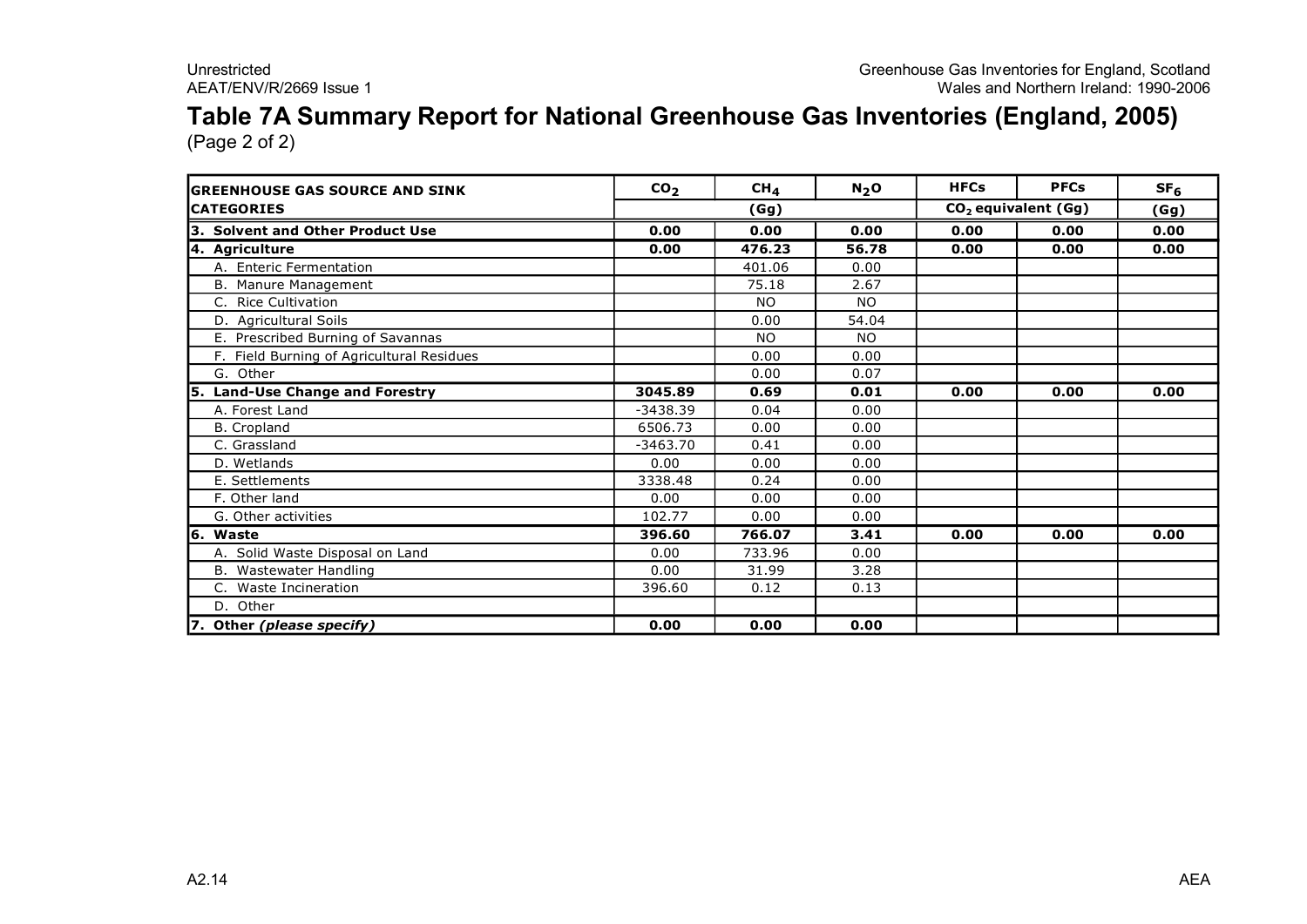### **Table 1 Sectoral Report for Energy (England, 2006)**

| <b>GREENHOUSE GAS SOURCE AND SINK CATEGORIES</b>          | CO <sub>2</sub> | CH <sub>4</sub> | $N_2$ O |
|-----------------------------------------------------------|-----------------|-----------------|---------|
|                                                           |                 | (Gg)            |         |
| <b>Total Energy</b>                                       | 418,400         | 380             | 23.12   |
| A. Fuel Combustion Activities (Sectoral Approach)         | 417,896         | 36.55           | 23.11   |
| 1. Energy Industries                                      | 157,997         | 4.58            | 3.44    |
| a. Public Electricity and Heat Production                 | 144,962         | 2.98            | 3.08    |
| b. Petroleum Refining                                     | 10,634          | 0.28            | 0.28    |
| c. Manufacture of Solid Fuels and Other Energy Industries | 2,401           | 1.31            | 0.09    |
| 2. Manufacturing Industries and Construction              | 64,086          | 9.55            | 3.57    |
| a. Iron and Steel                                         | 12,031          | 5.33            | 0.20    |
| b. Non-Ferrous Metals                                     | IE              | IE              | ΙE      |
| c. Chemicals                                              | IE              | IE              | IE      |
| d. Pulp, Paper and Print                                  | IE              | IE              | IE      |
| e. Food Processing, Beverages and Tobacco                 | IE              | IE              | IE      |
| f. Other (please specify)                                 | 52,055          | 4.23            | 3.37    |
| 3. Transport                                              | 106,625         | 6.34            | 14.80   |
| a. Civil Aviation                                         | 1,443           | 0.08            | 0.05    |
| b. Road Transportation                                    | 99,316          | 6.05            | 13.86   |
| c. Railways                                               | 1,707           | 0.13            | 0.64    |
| d. Navigation                                             | 3,780           | 0.06            | 0.09    |
| e. Other Transportation (please specify)                  | 380             | 0.02            | 0.16    |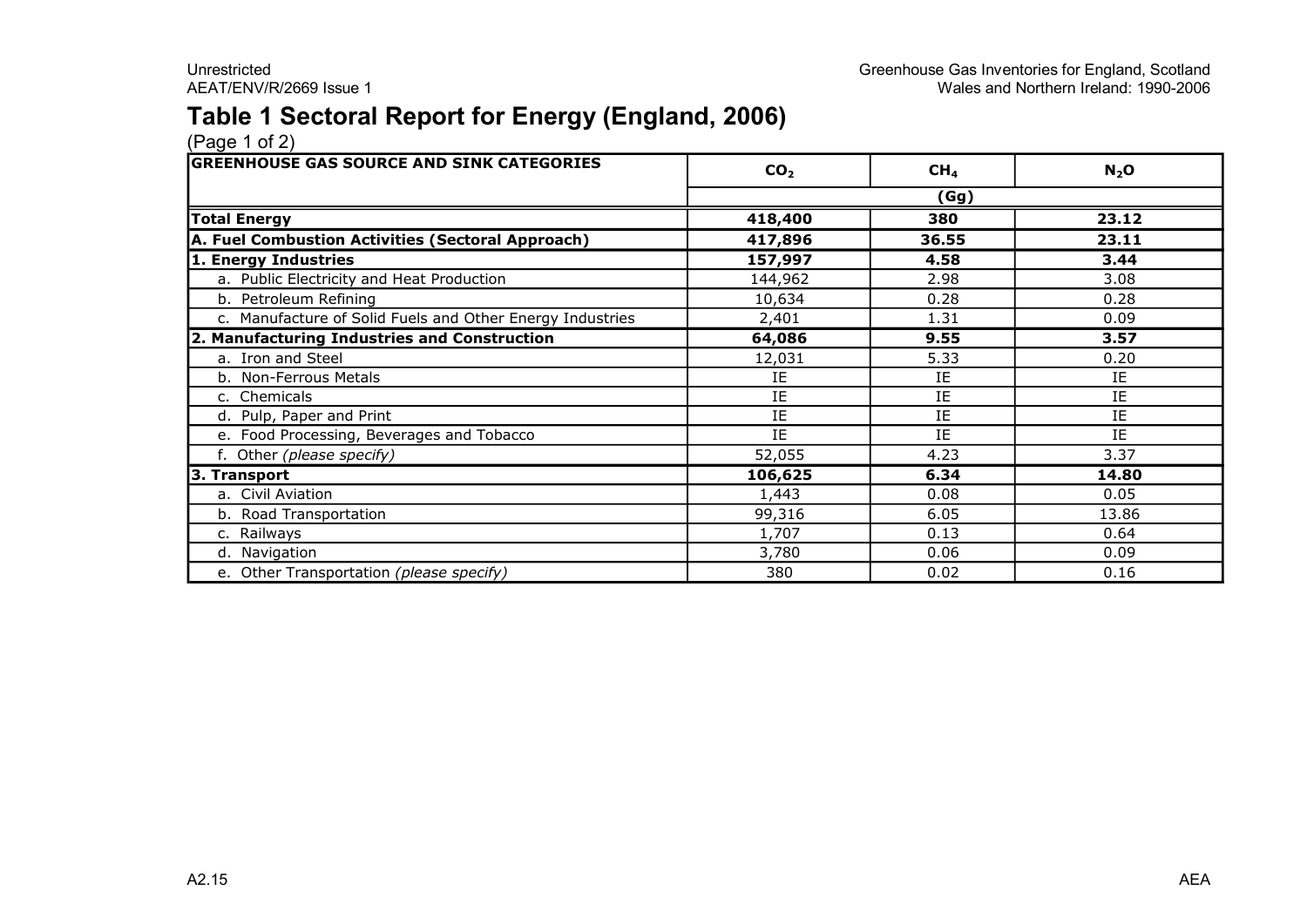### **Table 1 Sectoral Report for Energy (England, 2006)**

| <b>GREENHOUSE GAS SOURCE AND SINK CATEGORIES</b> | CO <sub>2</sub> | CH <sub>4</sub> | $N_2$ O   |
|--------------------------------------------------|-----------------|-----------------|-----------|
|                                                  |                 | (Gg)            |           |
| 4. Other Sectors                                 | 86,831          | 16.01           | 1.23      |
| a. Commercial/Institutional                      | 18,689          | 2.23            | 0.06      |
| b. Residential                                   | 65,565          | 12.74           | 0.26      |
| c. Agriculture/Forestry/Fisheries                | 2,577           | 1.05            | 0.91      |
| 5. Other (Military Aircraft and Naval Vessels)   | 2,357           | 0.07            | 0.07      |
| <b>B. Fugitive Emissions from Fuels</b>          | 504             | 343.39          | 0.01      |
| 1. Solid Fuels                                   | 125             | 152.30          | 0.00      |
| a. Coal Mining                                   | $\mathbf{0}$    | 151.91          | 0.00      |
| b. Solid Fuel Transformation                     | 125             | 0.40            | 0.00      |
| c. Other (please specify)                        | <b>NO</b>       | NO.             | NO        |
| 2. Oil and Natural Gas                           | 379             | 191.09          | 0.01      |
| a. Oil                                           | 177             | $\mathcal{P}$   | 0.00      |
| b. Natural Gas                                   | $\Omega$        | 186             | <b>NO</b> |
| c. Venting and Flaring                           | 202             | 2.80            | 0.01      |
| Flaring                                          | 202             | 1               | 0.01      |
| Venting                                          | $\mathbf{0}$    | $\overline{2}$  | NO.       |
| Memo Items: (2)                                  |                 |                 |           |
| <b>International Bunkers</b>                     | <b>NA</b>       | <b>NA</b>       | <b>NA</b> |
| Aviation                                         | <b>NA</b>       | <b>NA</b>       | <b>NA</b> |
| Marine                                           | <b>NA</b>       | <b>NA</b>       | <b>NA</b> |
| CO <sub>2</sub> Emissions from Biomass           | <b>NE</b>       |                 |           |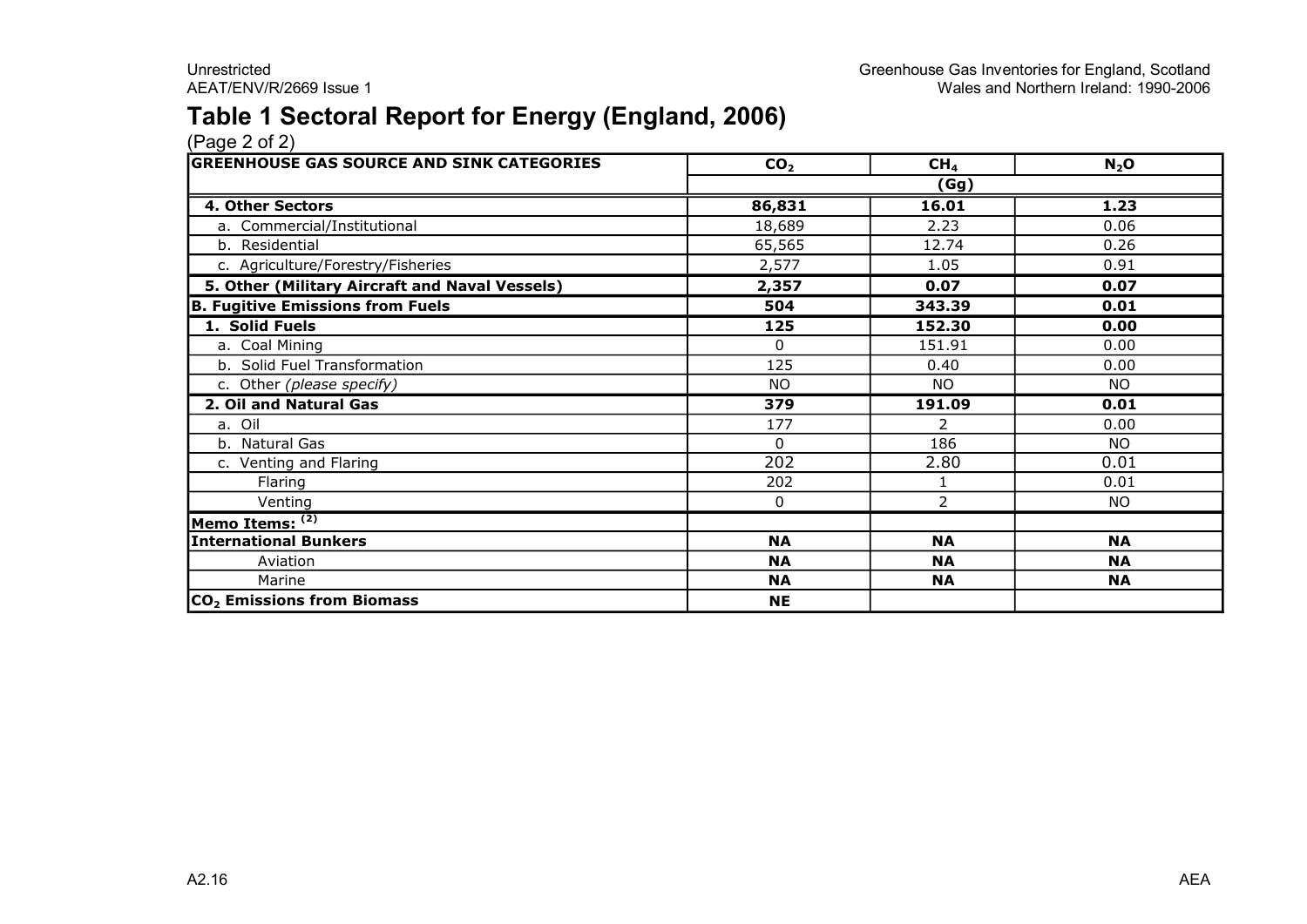## **Table 2(I) Sectoral Report for Industrial Processes (England, 2006)**

| <b>lGREENHOUSE GAS SOURCE AND SINK</b>                       | CO <sub>2</sub> | CH <sub>4</sub> | $N_2$ O   | <b>HFCs</b>              | <b>PFCs</b> | SF <sub>6</sub> |
|--------------------------------------------------------------|-----------------|-----------------|-----------|--------------------------|-------------|-----------------|
| <b>ICATEGORIES</b>                                           |                 | (Gg)            |           | <b>Gg CO2 Equivalent</b> |             | Gg              |
| <b>Total Industrial Processes</b>                            | 11,091.55       | 2.13            | 7.64      | 7,827.69                 | 184.69      | 0.03            |
| A. Mineral Products                                          | 6,672           | 0.84            | 0.00      | 0.00                     | 0.00        | 0.00            |
| 1. Cement Production                                         | 4,566           | <b>NO</b>       | <b>NO</b> | 0.00                     | 0.00        | 0.00            |
| 2. Lime Production                                           | 688             | <b>NO</b>       | <b>NO</b> | 0.00                     | 0.00        | 0.00            |
| 3. Limestone and Dolomite Use                                | 1,057           | <b>NO</b>       | <b>NO</b> | 0.00                     | 0.00        | 0.00            |
| 4. Soda Ash Production and Use                               | 161             | <b>NO</b>       | <b>NO</b> | 0.00                     | 0.00        | 0.00            |
| 5. Asphalt Roofing                                           | NE              | <b>NO</b>       | <b>NO</b> | 0.00                     | 0.00        | 0.00            |
| 6. Road Paving with Asphalt                                  | <b>NE</b>       | <b>NO</b>       | NO.       | 0.00                     | 0.00        | 0.00            |
| 7. Other (fletton bricks)                                    | 200             | 0.84            | NO.       | 0.00                     | 0.00        | 0.00            |
| <b>B. Chemical Industry</b>                                  | 3,133           | 0.86            | 7.62      | 0.00                     | 0.00        | 0.00            |
| 1. Ammonia Production                                        | 1,560           | <b>NE</b>       | <b>NO</b> | 0.00                     | 0.00        | 0.00            |
| 2. Nitric Acid Production                                    | <b>NO</b>       | <b>NO</b>       | 5.67      | 0.00                     | 0.00        | 0.00            |
| 3. Adipic Acid Production                                    | NO.             | <b>NO</b>       | 1.95      | 0.00                     | 0.00        | 0.00            |
| 4. Carbide Production                                        | NO.             | <b>NO</b>       | <b>NO</b> | 0.00                     | 0.00        | 0.00            |
| 5. Other (please specify)                                    | 1,573           | 0.86            | NO.       | 0.00                     | 0.00        | 0.00            |
| <b>C. Metal Production</b>                                   | 1,286           | 0.43            | 0.02      | 2.03                     | 73.78       | 0.01            |
| 1. Iron and Steel Production                                 | 1,020           | 0.43            | 0.02      | 0.00                     | 0.00        | 0.00            |
| 2. Ferroalloys Production                                    | IE              | <b>NE</b>       | <b>NO</b> | 0.00                     | 0.00        | 0.00            |
| 3. Aluminium Production                                      | 266             | <b>NO</b>       | NO.       | 0.00                     | 73.78       | 0.00            |
| 4. SF <sub>6</sub> Used in Aluminium and Magnesium Foundries | NO.             | <b>NO</b>       | <b>NO</b> | 2.03                     | 0.00        | 0.01            |
| 5. Other (please specify)                                    | NO.             | <b>NO</b>       | <b>NO</b> | 0.00                     | 0.00        | 0.00            |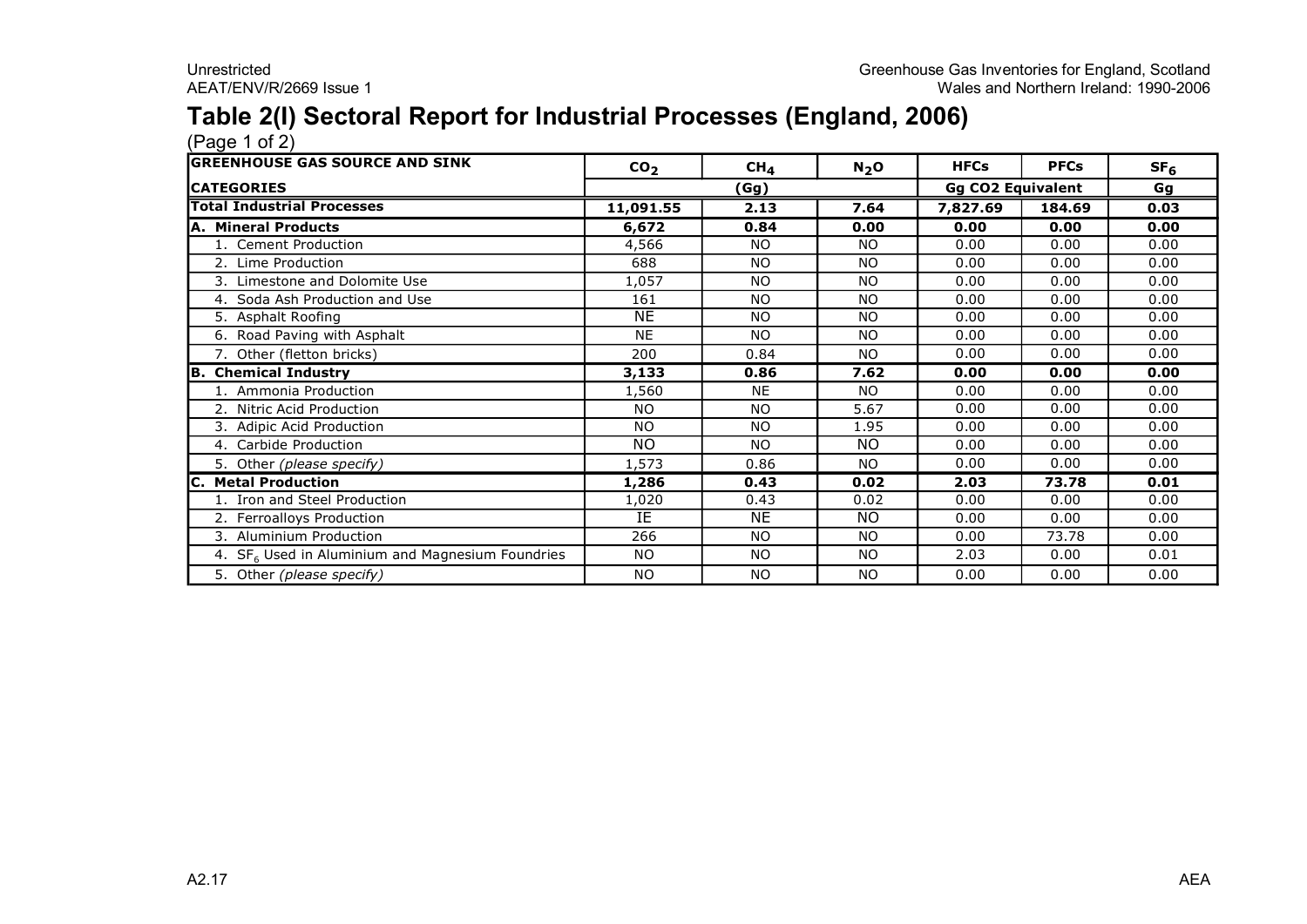# **Table 2(I) Sectoral Report for Industrial Processes (England, 2006)**

| <b>lGREENHOUSE GAS SOURCE AND SINK</b>          | CO <sub>2</sub> | CH <sub>4</sub> | $N_2$ O   | <b>HFCs</b>              | <b>PFCs</b> | SF <sub>6</sub> |
|-------------------------------------------------|-----------------|-----------------|-----------|--------------------------|-------------|-----------------|
| <b>ICATEGORIES</b>                              | (Gg)            |                 |           | <b>Gg CO2 Equivalent</b> | Gg          |                 |
| D. Other Production                             | 0.00            | 0.00            | 0.00      | 0.00                     | 0.00        | 0.00            |
| 1. Pulp and Paper                               | NO.             | N <sub>O</sub>  | NO.       | 0.00                     | 0.00        | 0.00            |
| 2. Food and Drink $(2)$                         | IE              | <b>NO</b>       | <b>NO</b> | 0.00                     | 0.00        | 0.00            |
| E. Production of Halocarbons and $SF6$          | 0.00            | 0.00            | 0.00      | 303                      | 90.23       | 0.00            |
| By-product Emissions                            | NO.             | <b>NO</b>       | <b>NO</b> | 303                      | 0.00        | 0.00            |
| 2. Fugitive Emissions                           | NO.             | <b>NO</b>       | NO        | 0.00                     | 90.23       | 0.00            |
| 3. Other (please specify)                       | NO.             | <b>NO</b>       | <b>NO</b> | 0.00                     | 0.00        | 0.00            |
| Consumption of Halocarbons and SF <sub>6</sub>  | 0.00            | 0.00            | 0.00      | 7,522.54                 | 20.69       | 0.02            |
| 1. Refrigeration and Air Conditioning Equipment | NO.             | <b>NO</b>       | <b>NO</b> | 4,289.16                 | 0.00        | 0.00            |
| 2. Foam Blowing                                 | NO.             | <b>NO</b>       | <b>NO</b> | 518.25                   | 0.00        | 0.00            |
| 3. Fire Extinguishers                           | NO.             | <b>NO</b>       | <b>NO</b> | 255.26                   | 0.00        | 0.00            |
| 4. Aerosols/ Metered Dose Inhalers              | NO.             | <b>NO</b>       | <b>NO</b> | 2,315.44                 | 0.00        | 0.00            |
| 5. Solvents                                     | NO.             | <b>NO</b>       | <b>NO</b> | 48.67                    | 0.00        | 0.00            |
| Semiconductor Manufacture<br>6.                 | NO.             | <b>NO</b>       | <b>NO</b> | 0.00                     | 0.00        | 0.00            |
| 7. Electrical Equipment                         | NO.             | N <sub>O</sub>  | <b>NO</b> | 0.00                     | 0.00        | 0.00            |
| 8. Other (please specify)                       | NO.             | N <sub>O</sub>  | <b>NO</b> | 95.77                    | 20.69       | 0.02            |
| G. Other (please specify)                       | 0.00            | 0.00            | 0.00      | 0.00                     | 0.00        | 0.00            |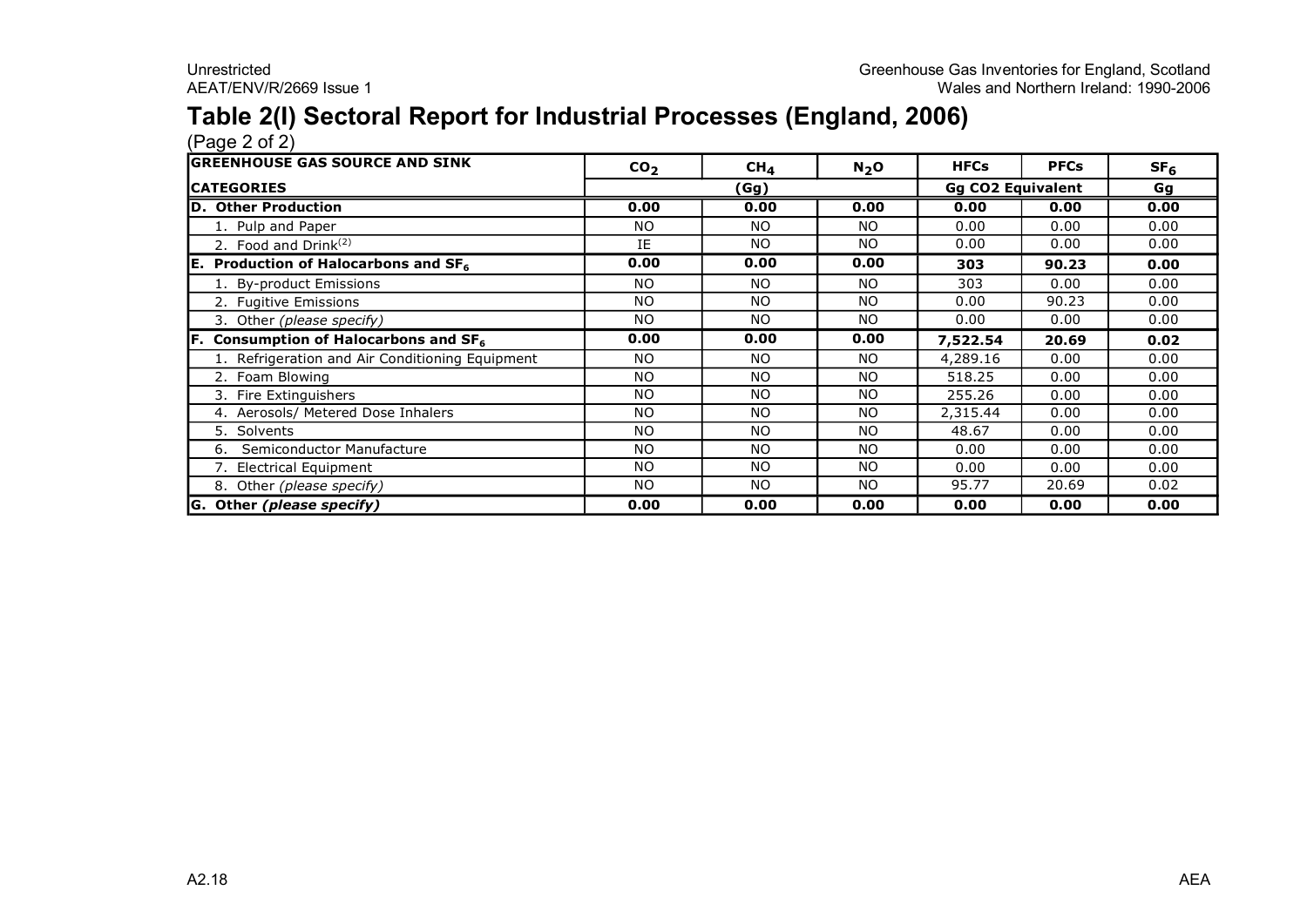### **Table 4 Sectoral Report for Agriculture (England, 2006)**

|     | <b>GREENHOUSE GAS SOURCE AND SINK</b> | CH <sub>4</sub> | $N_2$ O   |
|-----|---------------------------------------|-----------------|-----------|
|     | <b>CATEGORIES</b>                     |                 | (Gg)      |
|     | <b>Total Agriculture</b>              | 475.44          | 54.07     |
|     | <b>A. Enteric Fermentation</b>        | 400.53          | 0.00      |
| 1.  | Cattle                                | 308.95          | <b>NO</b> |
| 2.  | <b>Buffalo</b>                        | NO.             | <b>NO</b> |
| 3.  | Sheep                                 | 74.67           | <b>NO</b> |
| 4.  | Goats                                 | 0.42            | <b>NO</b> |
| 5.  | Camels and Llamas                     | <b>NO</b>       | NΟ        |
| 6.  | Horses                                | 5.35            | <b>NO</b> |
| 7.  | Mules and Asses                       | <b>NO</b>       | <b>NO</b> |
| 8.  | Swine                                 | 6.09            | <b>NO</b> |
| 9.  | Poultry                               | $\Omega$        | <b>NO</b> |
|     | 10. Other (Deer)                      | 5.06            | <b>NO</b> |
| В.  | <b>Manure Management</b>              | 74.92           | 2.68      |
| 1.  | Cattle                                | 50.42           | 0.00      |
| 2.  | <b>Buffalo</b>                        | <b>NO</b>       | <b>NO</b> |
| 3.  | Sheep                                 | 1.77            | 0.00      |
| 4.  | Goats                                 | 0.01            | 0.00      |
| 5.  | Camels and Llamas                     | <b>NO</b>       | <b>NO</b> |
| 6.  | Horses                                | 0.42            | 0.00      |
| 7.  | Mules and Asses                       | <b>NO</b>       | NO.       |
| 8.  | Swine                                 | 12.17           | 0.00      |
| 9.  | Poultry                               | 10.12           | 0.00      |
| 10. | Other Livestock - Deer                | 0.01            | 0.00      |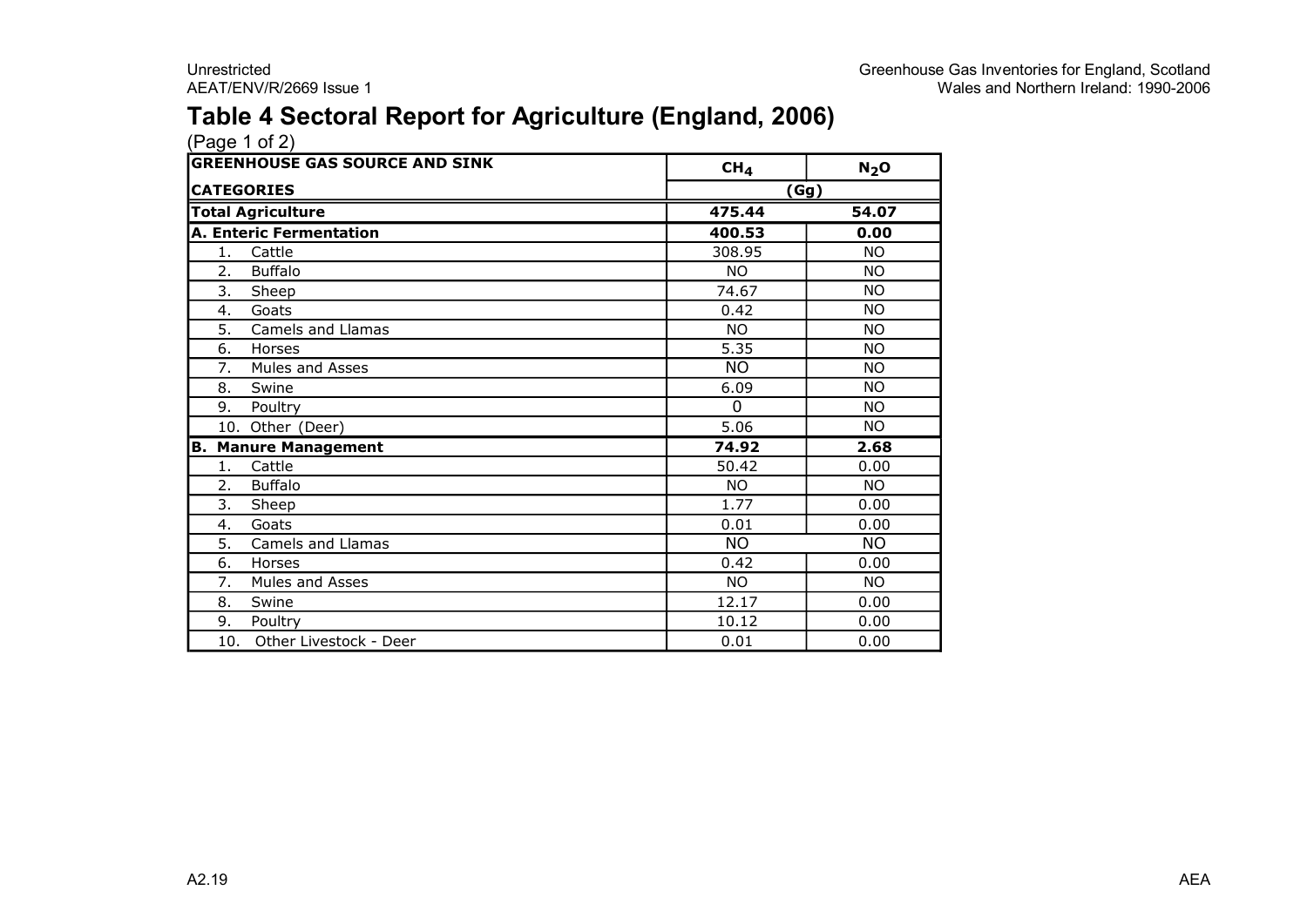### **Table 4 Sectoral Report for Agriculture (England, 2006)**

| <b>GREENHOUSE GAS SOURCE AND SINK</b>     | CH <sub>4</sub> | N <sub>2</sub> O |
|-------------------------------------------|-----------------|------------------|
| <b>CATEGORIES</b>                         |                 | (Gg)             |
| <b>B. Manure Management (continued)</b>   |                 |                  |
| 11. Anaerobic Lagoons                     | NO.             | NO.              |
| 12. Liquid Systems                        | <b>NO</b>       | 0.09             |
| 13. Solid Storage and Dry Lot             | <b>NO</b>       | 2.20             |
| 14. Other AWMS                            | <b>NO</b>       | 0.38             |
|                                           |                 |                  |
| <b>C. Rice Cultivation</b>                | <b>NO</b>       | <b>NO</b>        |
| D. Agricultural Soils <sup>(1)</sup>      | NE              | 51.31            |
| <b>E. Prescribed Burning of Savannas</b>  | <b>NO</b>       | <b>NO</b>        |
| F. Field Burning of Agricultural Residues | 0.00            | 0.00             |
| 1. Cereals                                | 0.00            | 0.00             |
| 2. Pulse                                  | <b>NO</b>       | NO.              |
| 3. Tuber and Root                         | NO.             | NO.              |
| 4. Sugar Cane                             | <b>NO</b>       | NO.              |
| 5. Other (Linseed)                        | 0.00            | 0.00             |
| G. Other                                  | 0.00            | 0.09             |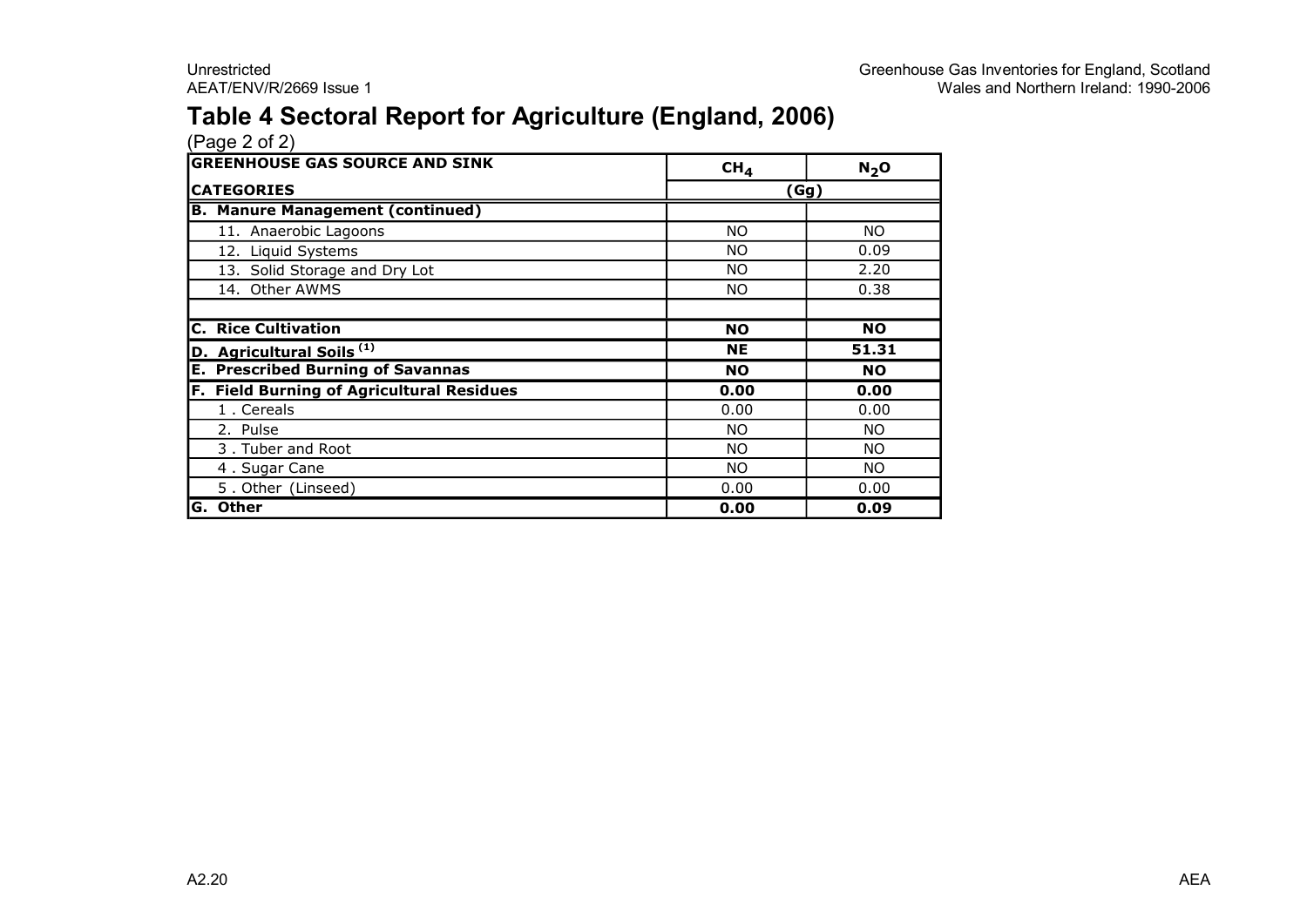### **Table 5 Sectoral Report for Land Use Change and Forestry (England, 2006)**

| <b>GREENHOUSE GAS SOURCE AND SINK</b> | CO <sub>2</sub> | CH <sub>4</sub> | $N_2$ O |  |
|---------------------------------------|-----------------|-----------------|---------|--|
| <b>ICATEGORIES</b>                    | (Gg)            |                 |         |  |
| 5. Land-Use Change and Forestry       | 2,971           | 0.80            | 0.01    |  |
| A. Forest Land                        | $-3,264$        |                 |         |  |
| B. Cropland                           | 6,522           |                 |         |  |
| C. Grassland                          | $-3,536$        |                 |         |  |
| D. Wetlands                           |                 |                 |         |  |
| E. Settlements                        | 3,308           |                 |         |  |
| F. Other land                         |                 |                 |         |  |
| G. Other activities                   | -58             |                 |         |  |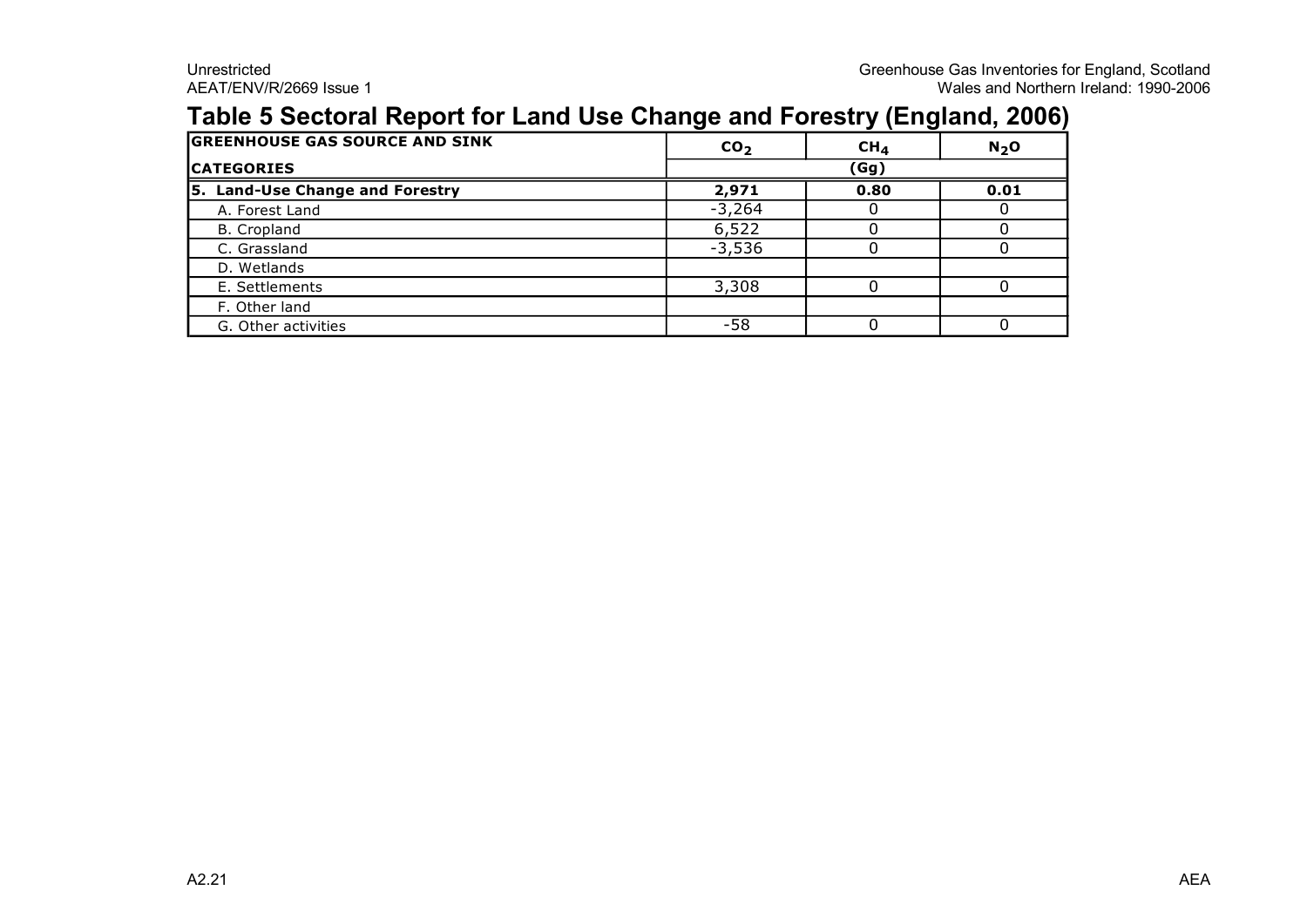### **Table 6 Sectoral Report for Waste (England, 2006)**

| <b>GREENHOUSE GAS SOURCE AND SINK CATEGORIES</b> | CO <sub>2</sub> | CH <sub>4</sub> | N <sub>2</sub> O |  |  |
|--------------------------------------------------|-----------------|-----------------|------------------|--|--|
|                                                  | (Gg)            |                 |                  |  |  |
| <b>Total Waste</b>                               | 386             | 759             | 3                |  |  |
| A. Solid Waste Disposal on Land                  | 0.00            | 727             | 0.00             |  |  |
| 1. Managed Waste Disposal on Land                | 0.00            | 727             | 0.00             |  |  |
| 2. Unmanaged Waste Disposal Sites                |                 |                 |                  |  |  |
| 3. Other (please specify)                        |                 |                 |                  |  |  |
|                                                  |                 |                 |                  |  |  |
| <b>Wastewater Handling</b><br>В.                 | 0.00            | 32.11           | 3.37             |  |  |
| 1. Industrial Wastewater                         |                 |                 |                  |  |  |
| 2. Domestic and Commercial Wastewater            | 0.00            | 32.11           | 3.37             |  |  |
| 3. Other (please specify)                        |                 |                 |                  |  |  |
|                                                  |                 |                 |                  |  |  |
| <b>C. Waste Incineration</b>                     | 386             | 0.12            | 0.13             |  |  |
| D. Other (please specify)                        |                 |                 |                  |  |  |
|                                                  |                 |                 |                  |  |  |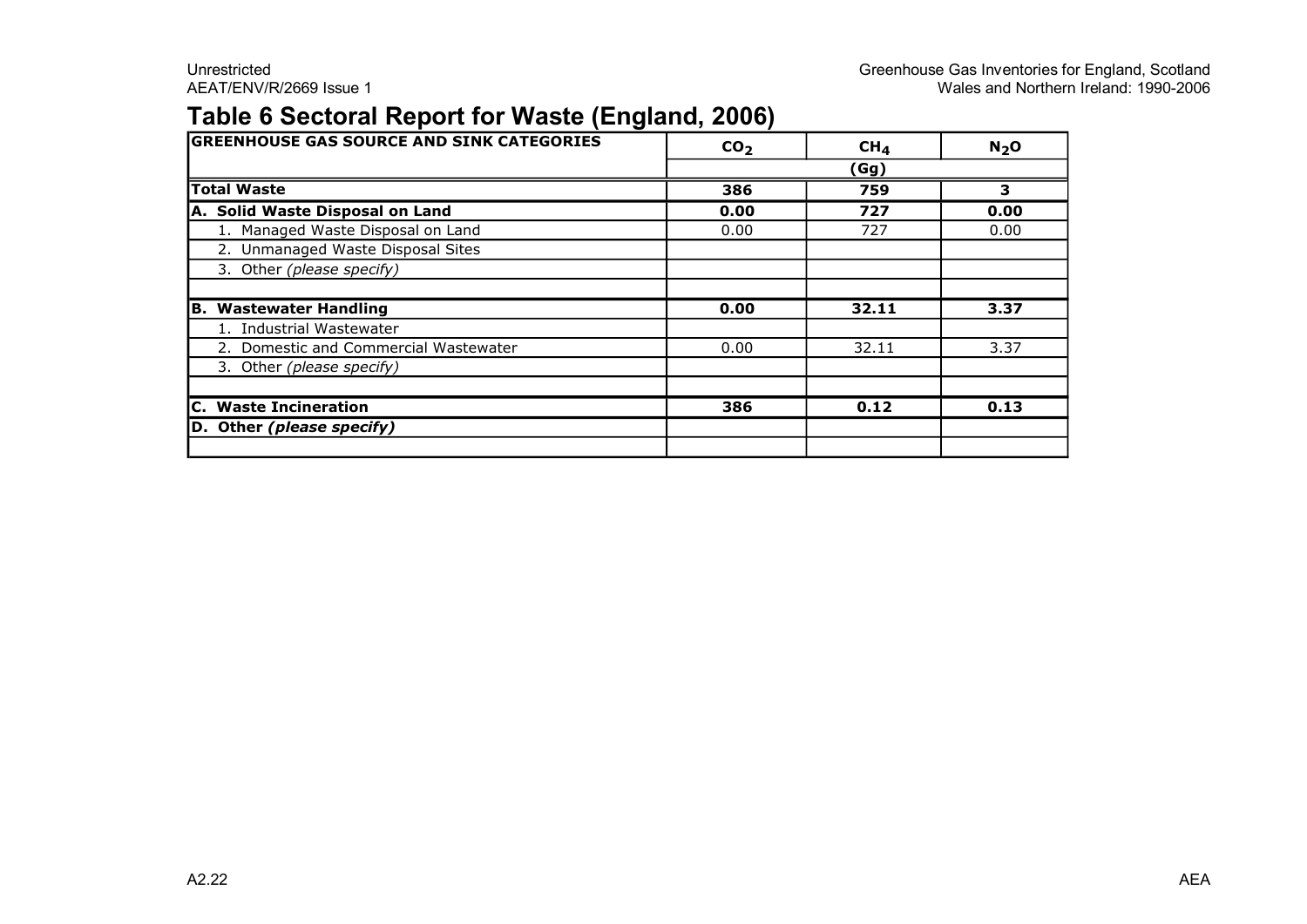#### **Table 7A Summary Report for National Greenhouse Gas Inventories (England, 2006)** (Page 1 of 2)

| (* ~ჟ~ * ~ * <del>~</del> /<br><b>GREENHOUSE GAS SOURCE AND SINK</b> | CO <sub>2</sub> | CH <sub>4</sub> | N <sub>2</sub> O | <b>HFCs</b>                     | <b>PFCs</b> | SF <sub>6</sub> |
|----------------------------------------------------------------------|-----------------|-----------------|------------------|---------------------------------|-------------|-----------------|
| <b>CATEGORIES</b>                                                    |                 | (Gg)            |                  | CO <sub>2</sub> equivalent (Gg) | Gg          |                 |
| <b>Total National Emissions and Removals</b>                         | 432,848.47      | 1,617.61        | 88.34            | 7,827.69                        | 184.69      | 0.03            |
| 1. Energy                                                            | 418,399.99      | 379.94          | 23.12            | 0.00                            | 0.00        | 0.00            |
| A. Fuel Combustion                                                   | 417,896.41      | 36.55           | 23.11            | 0.00                            | 0.00        | 0.00            |
| 1. Energy Industries                                                 | 157,996.86      | 4.58            | 3.44             | 0.00                            | 0.00        | 0.00            |
| 2. Manufacturing Industries and Construction                         | 64,085.73       | 9.55            | 3.57             | 0.00                            | 0.00        | 0.00            |
| 3. Transport                                                         | 106,625.49      | 6.34            | 14.80            | 0.00                            | 0.00        | 0.00            |
| 4. Other Sectors                                                     | 86,831.24       | 16.01           | 1.23             | 0.00                            | 0.00        | 0.00            |
| 5. Other                                                             | 2,357.10        | 0.07            | 0.07             | 0.00                            | 0.00        | 0.00            |
| B. Fugitive Emissions from Fuels                                     | 503.58          | 343.39          | 0.01             | 0.00                            | 0.00        | 0.00            |
| 1. Solid Fuels                                                       | 124.51          | 152.30          | 0.00             | 0.00                            | 0.00        | 0.00            |
| 2. Oil and Natural Gas                                               | 379.08          | 191.09          | 0.01             | 0.00                            | 0.00        | 0.00            |
| <b>Industrial Processes</b>                                          | 11,091.55       | 2.13            | 7.64             | 7,827.69                        | 184.69      | 0.03            |
| A. Mineral Products                                                  | 6,672.35        | 0.84            | 0.00             | 0.00                            | 0.00        | 0.00            |
| <b>B.</b> Chemical Industry                                          | 3,133.25        | 0.86            | 7.62             | 0.00                            | 0.00        | 0.00            |
| <b>Metal Production</b><br>C.                                        | 1,285.95        | 0.43            | 0.02             | 2.03                            | 73.78       | 0.01            |
| Other Production <sup>(3)</sup><br>D.                                | 0.00            | 0.00            | 0.00             | 0.00                            | 0.00        | 0.00            |
| E. Production of Halocarbons and SF <sub>6</sub>                     | 0.00            | 0.00            | 0.00             | 303.12                          | 90.23       | 0.00            |
| F. Consumption of Halocarbons and $SF6$                              | 0.00            | 0.00            | 0.00             | 7522.54                         | 20.69       | 0.02            |
| G. Other                                                             | 0.00            | 0.00            | 0.00             | 0.00                            | 0.00        | 0.00            |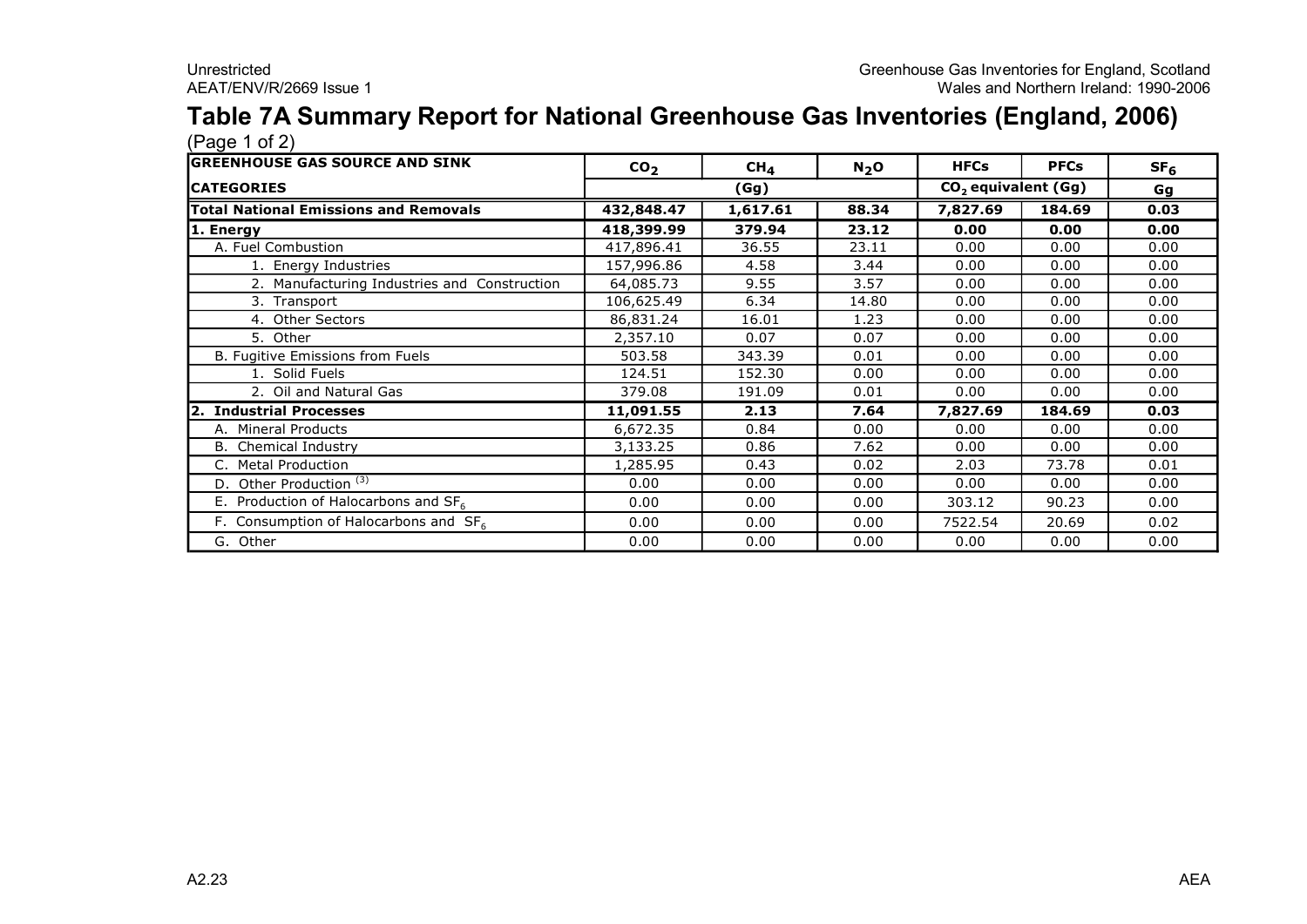#### **Table 7A Summary Report for National Greenhouse Gas Inventories (England, 2006)**  $(Pane 2 of 2)$

| $(1 \times 1)$                            |                 |                 |           |                                 |             |                 |
|-------------------------------------------|-----------------|-----------------|-----------|---------------------------------|-------------|-----------------|
| <b>IGREENHOUSE GAS SOURCE AND SINK</b>    | CO <sub>2</sub> | CH <sub>4</sub> | $N_2$ O   | <b>HFCs</b>                     | <b>PFCs</b> | SF <sub>6</sub> |
| <b>CATEGORIES</b>                         |                 | (Gg)            |           | CO <sub>2</sub> equivalent (Gg) | (Gg)        |                 |
| 3. Solvent and Other Product Use          | 0.00            | 0.00            | 0.00      | 0.00                            | 0.00        | 0.00            |
| 4. Agriculture                            | 0.00            | 475.44          | 54.07     | 0.00                            | 0.00        | 0.00            |
| A. Enteric Fermentation                   |                 | 400.53          | 0.00      | 0.00                            | 0.00        | 0.00            |
| B. Manure Management                      |                 | 74.92           | 2.68      | 0.00                            | 0.00        | 0.00            |
| <b>Rice Cultivation</b><br>C.             |                 | <b>NO</b>       | NO.       | 0.00                            | 0.00        | 0.00            |
| D. Agricultural Soils                     |                 | <b>NE</b>       | 51.31     | 0.00                            | 0.00        | 0.00            |
| E. Prescribed Burning of Savannas         |                 | <b>NO</b>       | <b>NO</b> | 0.00                            | 0.00        | 0.00            |
| F. Field Burning of Agricultural Residues |                 | 0.00            | 0.00      | 0.00                            | 0.00        | 0.00            |
| G. Other                                  |                 | 0.00            | 0.09      | 0.00                            | 0.00        | 0.00            |
| 5. Land-Use Change and Forestry           | 2,971           | 0.80            | 0.01      | 0.00                            | 0.00        | 0.00            |
| A. Forest Land                            | $-3,264$        | 0               | 0         |                                 |             |                 |
| <b>B.</b> Cropland                        | 6,522           | $\Omega$        | 0         |                                 |             |                 |
| C. Grassland                              | $-3,536$        | 0.37            | 0.00      |                                 |             |                 |
| D. Wetlands                               | 0.00            | 0.00            | 0.00      |                                 |             |                 |
| E. Settlements                            | 3,308           | 0.21            | 0.00      |                                 |             |                 |
| F. Other land                             | 0.00            | 0.00            | 0.00      |                                 |             |                 |
| G. Other activities                       | $-57.89$        | 0.00            | 0.00      |                                 |             |                 |
| 6. Waste                                  | 385.8           | 759.3           | 3.50      | 0.00                            | 0.00        | 0.00            |
| Solid Waste Disposal on Land              | 0.00            | 727.07          | 0.00      | 0.00                            | 0.00        | 0.00            |
| B. Wastewater Handling                    | 0.00            | 32.11           | 3.37      | 0.00                            | 0.00        | 0.00            |
| C. Waste Incineration                     | 385.8           | 0.12            | 0.13      | 0.00                            | 0.00        | 0.00            |
| D. Other                                  | 0.00            | 0.00            | 0.00      | 0.00                            | 0.00        | 0.00            |